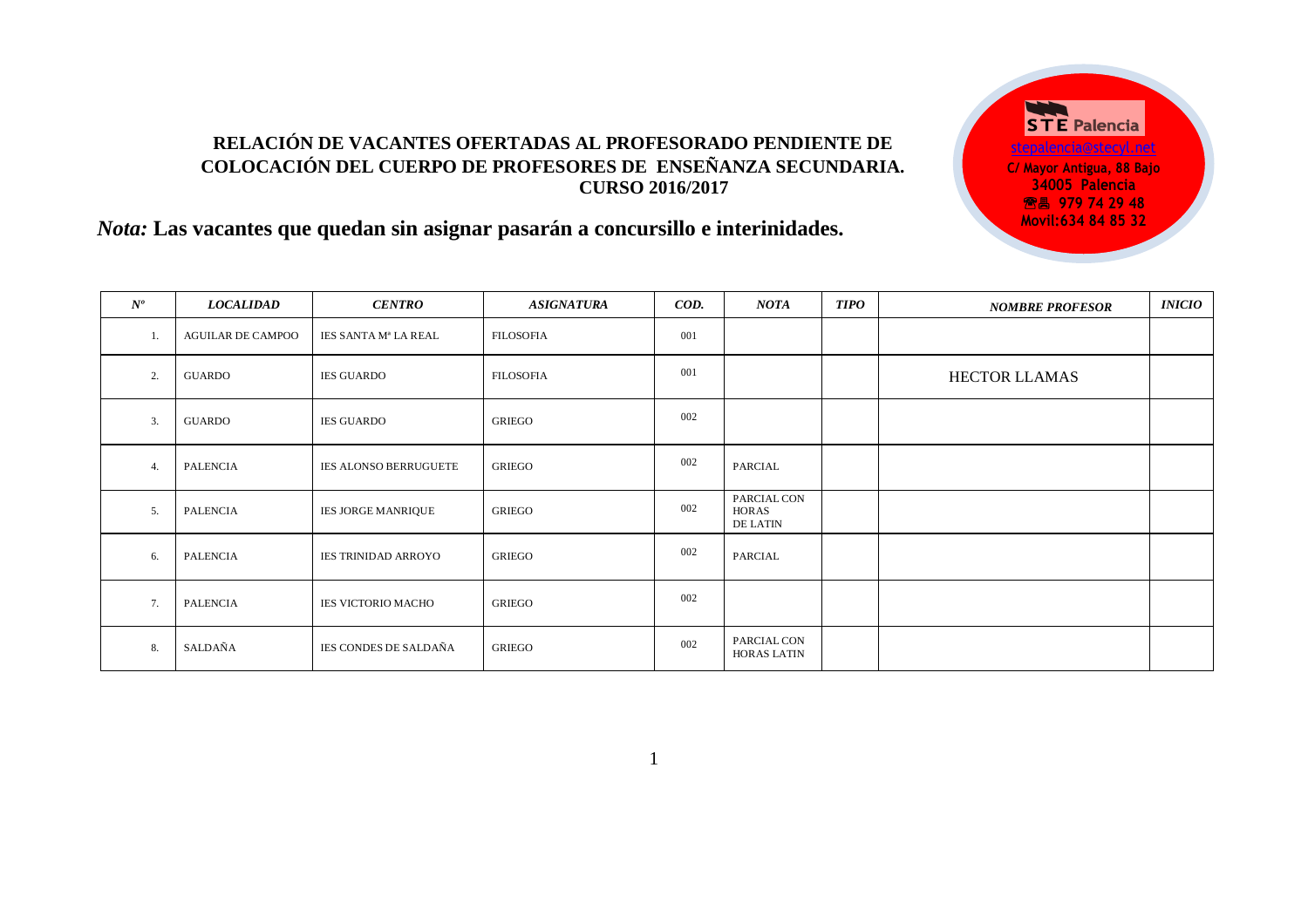| $N^o\!$ | <b>LOCALIDAD</b>      | <b>CENTRO</b>                | <b>ASIGNATURA</b>           | COD. | NOTA                                          | <b>TIPO</b> | <b>NOMBRE PROFESOR</b> | INICIO |
|---------|-----------------------|------------------------------|-----------------------------|------|-----------------------------------------------|-------------|------------------------|--------|
| 9.      | <b>GUARDO</b>         | <b>IES GUARDO</b>            | <b>LATIN</b>                | 003  |                                               |             |                        |        |
| 10.     | PALENCIA              | IES ALONSO BERRUGUETE        | <b>LATIN</b>                | 003  |                                               |             |                        |        |
| 11.     | PALENCIA              | <b>IES ALONSO BERRUGUETE</b> | <b>LATIN</b>                | 003  |                                               |             |                        |        |
| 12.     | <b>PALENCIA</b>       | <b>IES JORGE MANRIQUE</b>    | <b>LATIN</b>                | 003  |                                               |             |                        |        |
| 13.     | HERRERA DE PGA        | <b>IESO LA OJEDA BOEDO</b>   | LENGUA CASTELLANA Y L.      | 004  |                                               |             |                        |        |
| 14.     | <b>PALENCIA</b>       | VICTORIO MACHO               | LENGUA CASTELLANA YL.       | 004  |                                               |             |                        |        |
| 15.     | <b>VENTA DE BAÑOS</b> | <b>IES RECESVINTO</b>        | LENGUA CASTELLANA Y L.      | 004  | PARA EL<br><b>AULARIO DE</b><br><b>DUEÑAS</b> |             |                        |        |
| 16.     | <b>PALENCIA</b>       | E. A. "MARIANO TIMÓN"        | LENGUA CASTELLANA Y L.      | 004  | PARCIAL                                       |             |                        |        |
| 17.     | <b>GUARDO</b>         | <b>IES GUARDO</b>            | <b>GEOGRAFIA E HISTORIA</b> | 005  | <b>BILINGÜE</b>                               |             |                        |        |
| 18.     | <b>PALENCIA</b>       | IES ALONSO BERRUGUETE        | <b>GEOGRAFIA E HISTORIA</b> | 005  |                                               |             | <b>MIGUEL PAJARES</b>  |        |
| 19.     | <b>PALENCIA</b>       | IES ALONSO BERRUGUETE        | <b>GEOGRAFIA E HISTORIA</b> | 005  | BILINGÜE                                      |             |                        |        |
| 20.     | PALENCIA              | IES JORGE MANRIQUE           | <b>GEOGRAFIA E HISTORIA</b> | 005  | BILINGÜE                                      |             |                        |        |
| 21.     | <b>PALENCIA</b>       | CEPA SAN JORGE               | <b>GEOGRAFIA E HISTORIA</b> | 005  |                                               |             | ALBERTO MUÑOZ          |        |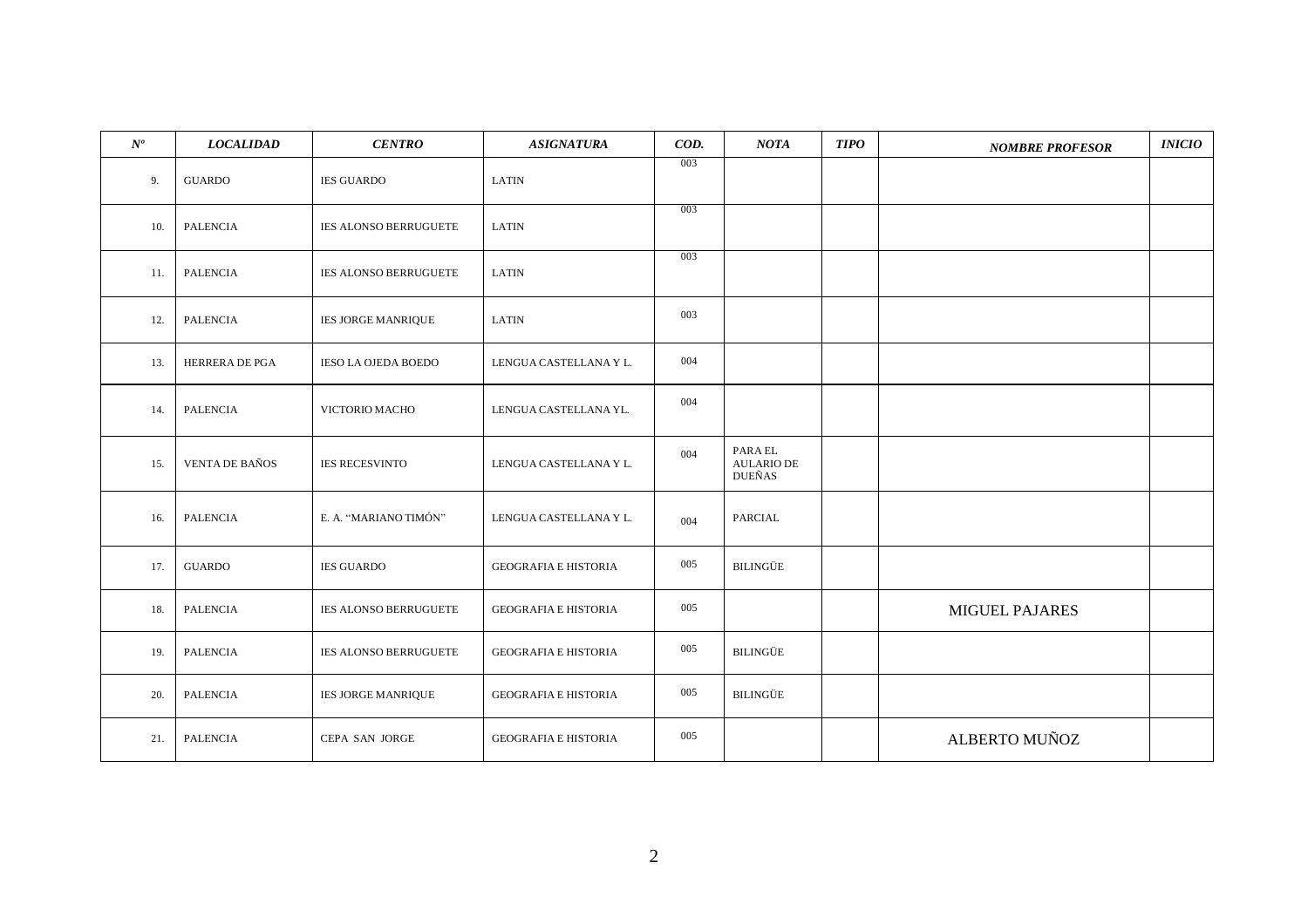| $N^o\,$ | <b>LOCALIDAD</b>                 | <b>CENTRO</b>                 | <b>ASIGNATURA</b>           | COD. | NOTA                                                    | <b>TIPO</b> | <b>NOMBRE PROFESOR</b>    | <b>INICIO</b> |
|---------|----------------------------------|-------------------------------|-----------------------------|------|---------------------------------------------------------|-------------|---------------------------|---------------|
| 22.     | <b>PALENCIA</b>                  | <b>IES TRINIDAD ARROYO</b>    | <b>GEOGRAFIA E HISTORIA</b> | 005  | BILINGÜE                                                |             |                           |               |
| 23.     | <b>PALENCIA</b>                  | <b>IES TRINIDAD ARROYO</b>    | <b>GEOGRAFIA E HISTORIA</b> | 005  | CON HORAS DE<br>FP BASICA Y<br><b>VALORES</b><br>ÉTICOS |             |                           |               |
| 24.     | <b>PALENCIA</b>                  | <b>IES TRINIDAD ARROYO</b>    | <b>GEOGRAFIA E HISTORIA</b> | 005  | PARCIAL<br><b>FPBASICA</b>                              |             |                           |               |
| 25.     | <b>PALENCIA</b>                  | <b>IES VICTORIO MACHO</b>     | <b>GEOGRAFÍA E HISTORIA</b> | 005  | PARCIAL<br>BILINGÜE                                     |             |                           |               |
| 26.     | <b>PALENCIA</b>                  | IES VIRGEN DE LA CALLE        | <b>GEOGRAFÍA E HISTORIA</b> | 005  | PARCIAL                                                 |             |                           |               |
| 27.     | SALDAÑA                          | <b>IES CONDES DE SALDAÑA</b>  | <b>GEOGRAFÍA E HISTORIA</b> | 005  |                                                         |             | FERNANDO VILLEGAS         |               |
| 28.     | <b>VENTA DE BAÑOS</b>            | <b>IES RECESVINTO</b>         | <b>GEOGRAFIA E HISTORIA</b> | 005  | PARCIAL, PARA<br><b>EL AULARIO</b><br>DE DUEÑAS         |             |                           |               |
| 29.     | VILLAMURIEL DE<br><b>CERRATO</b> | <b>IESO CANAL DE CASTILLA</b> | <b>GEOGRAFIA E HISTORIA</b> | 005  |                                                         |             | <b>EMILIO JOSÉ MARTÍN</b> |               |
| 30.     | VILLAMURIEL DE<br><b>CERRATO</b> | <b>IESO CANAL DE CASTILLA</b> | <b>GEOGRAFÍA E HISTORIA</b> | 005  |                                                         |             |                           |               |
| 31.     | <b>PALENCIA</b>                  | E. A. "MARIANO TIMÓN"         | <b>GEOGRAFIA E HISTORIA</b> | 005  |                                                         |             |                           |               |
| 32.     | CERVERA DE<br>PISUERGA           | IESO MONTAÑA PALENTINA        | <b>MATEMATICAS</b>          | 006  | <b>BILINGÜE</b>                                         |             |                           |               |
| 33.     | <b>GUARDO</b>                    | <b>IES GUARDO</b>             | MATEMÁTICAS                 | 006  |                                                         |             |                           |               |
| 34.     | <b>GUARDO</b>                    | <b>IES GUARDO</b>             | MATEMÁTICAS                 | 006  |                                                         |             |                           |               |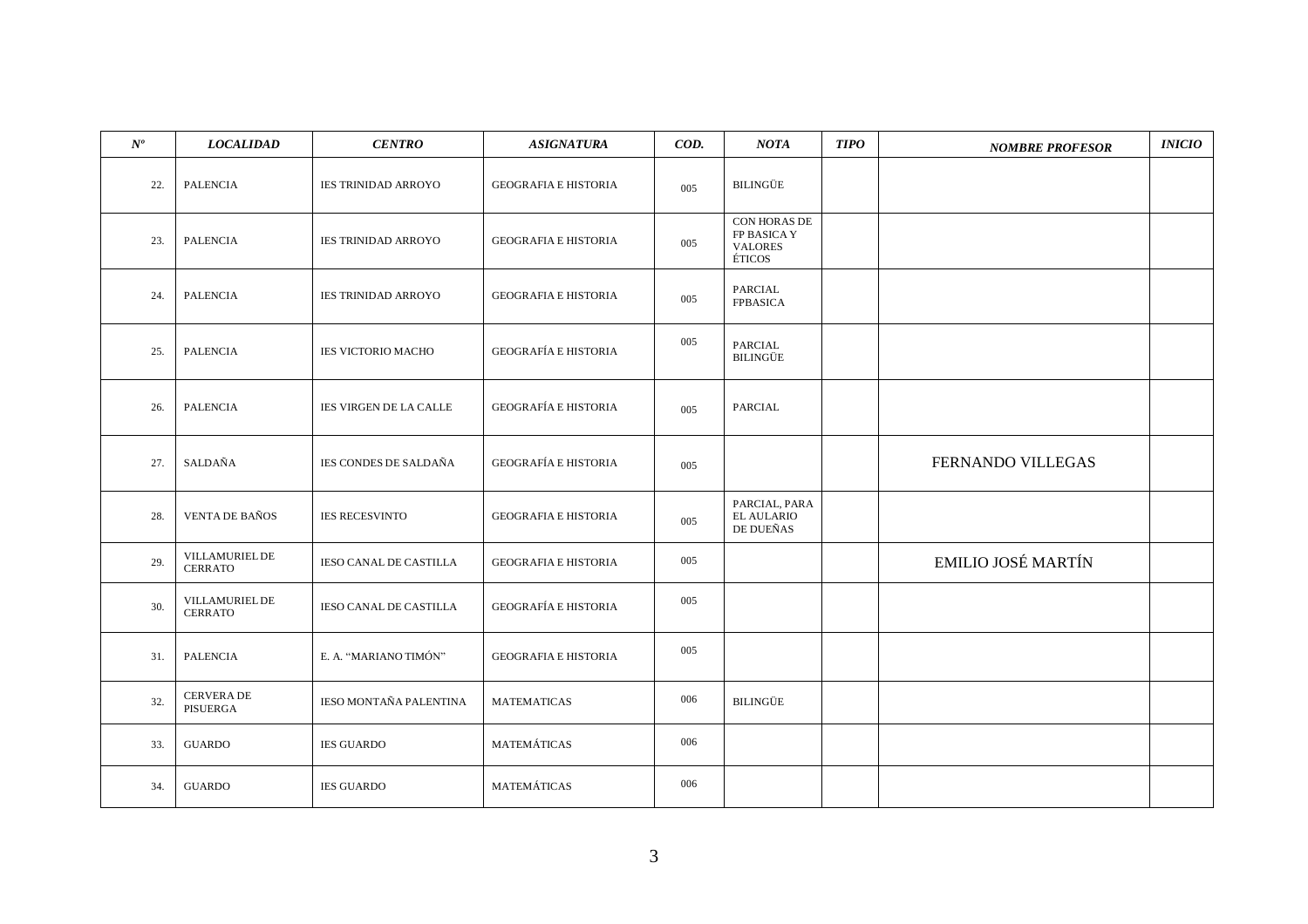| $N^o\!$ | <b>LOCALIDAD</b>             | <b>CENTRO</b>                 | <b>ASIGNATURA</b>  | COD. | NOTA          | <b>TIPO</b> | <b>NOMBRE PROFESOR</b>    | INICIO |
|---------|------------------------------|-------------------------------|--------------------|------|---------------|-------------|---------------------------|--------|
| 35.     | <b>HERRERADE</b><br>PISUERGA | IESO LA OJEDA-BOEDO           | <b>MATEMATICAS</b> | 006  |               |             |                           |        |
| 36.     | <b>PALENCIA</b>              | <b>IES ALONSO BERRUGUETE</b>  | <b>MATEMATICAS</b> | 006  |               |             | <b>ESTIBALIZ ARENAS</b>   |        |
| 37.     | <b>PALENCIA</b>              | <b>IES JORGE MANRIQUE</b>     | MATEMATICAS        | 006  |               |             |                           |        |
| 38.     | <b>PALENCIA</b>              | CEPA SAN JORGE                | <b>MATEMATICAS</b> | 006  |               |             | <b>JUAN JESÚS NEVARES</b> |        |
| 39.     | <b>PALENCIA</b>              | <b>IES TRINIDAD ARROYO</b>    | <b>MATEMATICAS</b> | 006  | CON FP BÁSICA |             |                           |        |
| 40.     | <b>PALENCIA</b>              | <b>IES VICTORIO MACHO</b>     | <b>MATEMATICAS</b> | 006  | PARCIAL       |             |                           |        |
| 41.     | <b>PALENCIA</b>              | IES VIRGEN DE LA CALLE        | <b>MATEMATICAS</b> | 006  |               |             |                           |        |
| 42.     | <b>PALENCIA</b>              | IES VIRGEN DE LA CALLE        | <b>MATEMATICAS</b> | 006  |               |             |                           |        |
| 43.     | PAREDES DE NAVA              | <b>IESO TIERRA DE CAMPOS</b>  | <b>MATEMATICAS</b> | 006  |               |             |                           |        |
| 44.     | SALDAÑA                      | IES CONDES DE SALDAÑA         | <b>MATEMATICAS</b> | 006  |               |             |                           |        |
| 45.     | <b>VENTA DE BAÑOS</b>        | <b>IES RECESVINTO</b>         | <b>MATEMATICAS</b> | 006  |               |             |                           |        |
| 46.     | <b>VENTA DE BAÑOS</b>        | <b>IES RECESVINTO</b>         | <b>MATEMATICAS</b> | 006  |               |             |                           |        |
| 47.     | VILLAMURIEL                  | <b>IESO CANAL DE CASTILLA</b> | <b>MATEMATICAS</b> | 006  | PARCIAL       |             |                           |        |
| 48.     | PALENCIA                     | IES JORGE MANRIQUE            | FÍSICA Y QUÍMICA   | 007  |               |             |                           |        |
| 49.     | <b>PALENCIA</b>              | <b>IES TRINIDAD ARROYO</b>    | FÍSICA Y QUÍMICA   | 007  | PARCIAL       |             |                           |        |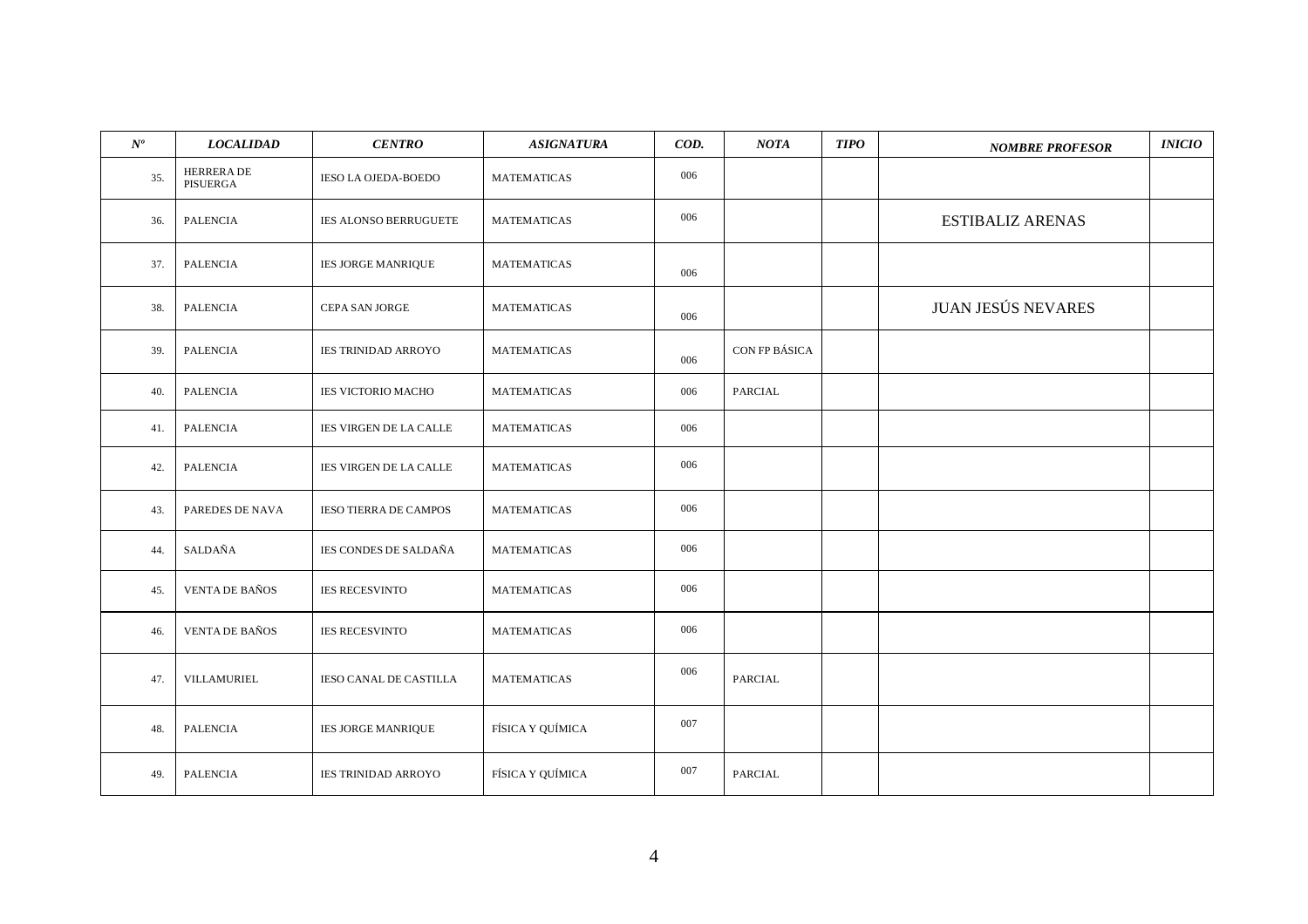| $N^{o}$ | <b>LOCALIDAD</b>             | <b>CENTRO</b>                 | <b>ASIGNATURA</b>          | COD. | <b>NOTA</b>                                                                         | <b>TIPO</b> | <b>NOMBRE PROFESOR</b>       | <b>INICIO</b> |
|---------|------------------------------|-------------------------------|----------------------------|------|-------------------------------------------------------------------------------------|-------------|------------------------------|---------------|
| 50.     | <b>PALENCIA</b>              | <b>IES VICTORIO MACHO</b>     | FISICA Y QUIMICA           | 007  |                                                                                     |             |                              |               |
| 51.     | <b>PALENCIA</b>              | <b>IES VIRGEN DE LA CALLE</b> | <b>FISICA Y QUIMICA</b>    | 007  | PARCIAL CON<br><b>ÁMBITO</b><br><b>CIENTIFICO</b><br><b>TECNOLOGICO</b>             |             |                              |               |
| 52.     | PAREDES DE NAVA              | <b>IESO TIERRA DE CAMPOS</b>  | <b>FISICA Y QUIMICA</b>    | 007  |                                                                                     |             |                              |               |
| 53.     | <b>VENTA DE BAÑOS</b>        | <b>IES RECESVINTO</b>         | <b>FISICA Y QUIMICA</b>    | 007  | PARA EL<br><b>AULARIO DE</b><br><b>DUEÑAS CON</b><br><b>HORAS DE</b><br>MATEMÁTICAS |             |                              |               |
| 54.     | <b>AGUILAR DE CAMPOO</b>     | IES SANTA Mª LA REAL          | <b>BIOLOGIA Y GEOLOGIA</b> | 008  |                                                                                     |             |                              |               |
| 55.     | <b>GUARDO</b>                | <b>IES GUARDO</b>             | <b>BIOLOGIA Y GEOLOGIA</b> | 008  |                                                                                     |             |                              |               |
| 56.     | <b>GUARDO</b>                | <b>IES GUARDO</b>             | <b>BIOLOGIA Y GEOLOGIA</b> | 008  | <b>BILINGÜE CON</b><br><b>FÍSICA Y</b><br><b>QUIMICA</b>                            |             |                              |               |
| 57.     | <b>HERRERADE</b><br>PISUERGA | IESO LA OJEDA-BOEDO           | <b>BIOLOGÍA Y GEOLOGÍA</b> | 008  | PARCIAL                                                                             |             |                              |               |
| 58.     | <b>PALENCIA</b>              | <b>IES JORGE MANRIQUE</b>     | <b>BIOLOGIA Y GEOLOGIA</b> | 008  |                                                                                     |             | <b>TERESA SONIA CABREROS</b> |               |
| 59.     | <b>PALENCIA</b>              | <b>IES TRINIDAD ARROYO</b>    | <b>BIOLOGIA Y GEOLOGIA</b> | 008  |                                                                                     |             |                              |               |
| 60.     | <b>PALENCIA</b>              | <b>IES TRINIDAD ARROYO</b>    | <b>BIOLOGIA Y GEOLOGIA</b> | 008  | CON<br>FP-BÁSICA                                                                    |             | CRISTINA MARIA ALVAREZ       |               |
| 61.     | <b>PALENCIA</b>              | IES VICTORIO MACHO            | <b>BIOLOGIA Y GEOLOGIA</b> | 008  |                                                                                     |             | EVA MARÍA LARA               |               |
| 62.     | SALDAÑA                      | IES CONDES DE SALDAÑA         | <b>BIOLOGIA Y GEOLOGIA</b> | 008  |                                                                                     |             | ABEL LÓPEZ                   |               |
| 63.     | <b>VENTA DE BAÑOS</b>        | <b>IES RECESVINTO</b>         | <b>BIOLOGIA Y GEOLOGIA</b> | 008  | PARCIAL                                                                             |             |                              |               |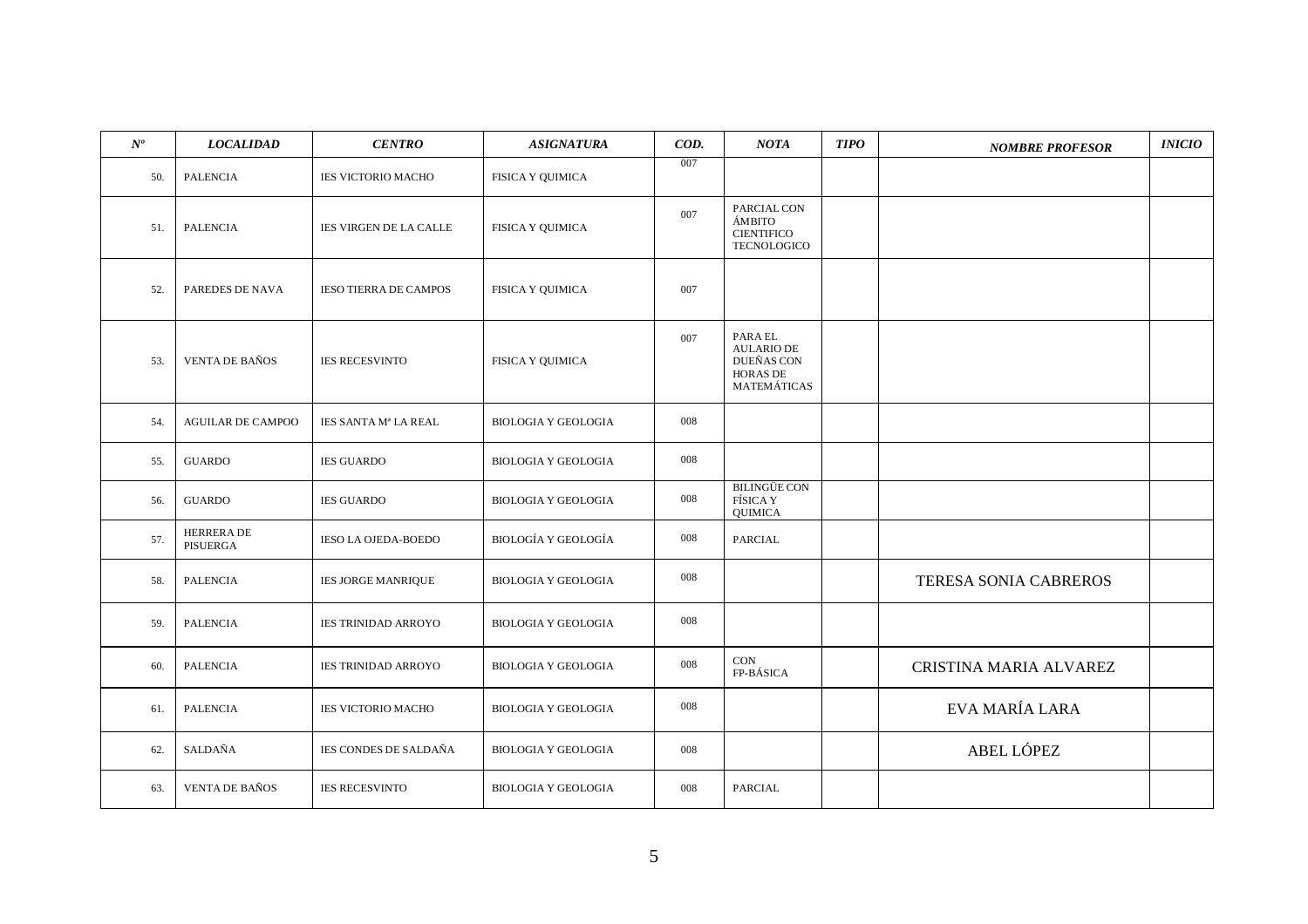| $N^o\!$ | <b>LOCALIDAD</b>                | <b>CENTRO</b>                | <b>ASIGNATURA</b>          | COD. | NOTA                                                | <b>TIPO</b> | <b>NOMBRE PROFESOR</b> | <b>INICIO</b> |
|---------|---------------------------------|------------------------------|----------------------------|------|-----------------------------------------------------|-------------|------------------------|---------------|
| 64.     | <b>VENTA DE BAÑOS</b>           | <b>IES RECESVINTO</b>        | <b>BIOLOGIA Y GEOLOGIA</b> | 008  | PARCIAL PARA<br><b>EL AULARIO</b><br>DE DUEÑAS      |             |                        |               |
| 65.     | <b>AGUILAR DE CAMPOO</b>        | IES SANTA Mª LA REAL         | <b>DIBUJO</b>              | 009  | PARCIAL                                             |             |                        |               |
| 66.     | <b>GUARDO</b>                   | <b>IES GUARDO</b>            | <b>DIBUJO</b>              | 009  |                                                     |             | MERCEDES CARDENAL      |               |
| 67.     | PAREDES DE NAVA                 | <b>IESO TIERRA DE CAMPOS</b> | <b>DIBUJO</b>              | 009  | <b>PARCIAL</b>                                      |             |                        |               |
| 68.     | <b>GUARDO</b>                   | <b>IES GUARDO</b>            | <b>FRANCES</b>             | 010  | <b>CON ÁMBITO</b><br>LINGÜISTICO Y<br><b>SOCIAL</b> |             |                        |               |
| 69.     | <b>PALENCIA</b>                 | IES JORGE MANRIQUE           | <b>FRANCES</b>             | 010  |                                                     |             |                        |               |
| 70.     | SALDAÑA                         | <b>IES CONDES DE SALDAÑA</b> | <b>FRANCES</b>             | 010  |                                                     |             |                        |               |
| 71.     | <b>PALENCIA</b>                 | CEPA SAN JORGE               | <b>FRANCES</b>             | 010  |                                                     |             |                        |               |
| 72.     | <b>VENTA DE BAÑOS</b>           | <b>IES RECESVINTO</b>        | <b>FRANCES</b>             | 010  | PARCIAL, PARA<br><b>EL AULARIO</b><br>DE DUEÑAS     |             |                        |               |
| 73.     | CARRION DE LOS<br><b>CONDES</b> | <b>IES SEM TOB</b>           | <b>INGLES</b>              | 011  | PARCIAL                                             |             |                        |               |
| 74.     | <b>GUARDO</b>                   | <b>IES GUARDO</b>            | <b>INGLES</b>              | 011  |                                                     |             |                        |               |
| 75.     | <b>GUARDO</b>                   | <b>IES GUARDO</b>            | <b>INGLES</b>              | 011  |                                                     |             |                        |               |
| 76.     | <b>GUARDO</b>                   | <b>IES GUARDO</b>            | <b>INGLES</b>              | 011  |                                                     |             |                        |               |
| 77.     | <b>HERRERADE</b><br>PISUERGA    | IESO LA OJEDA-BOEDO          | <b>INGLES</b>              | 011  |                                                     |             | ÁNGELA FERNANDEZ       |               |
| 78.     | PALENCIA                        | IES ALONSO BERRUGUETE        | <b>INGLES</b>              | 011  |                                                     |             |                        |               |
| 79.     | PALENCIA                        | <b>IES JORGE MANRIQUE</b>    | <b>INGLES</b>              | 011  |                                                     |             | RAQUEL CARPINTERO      |               |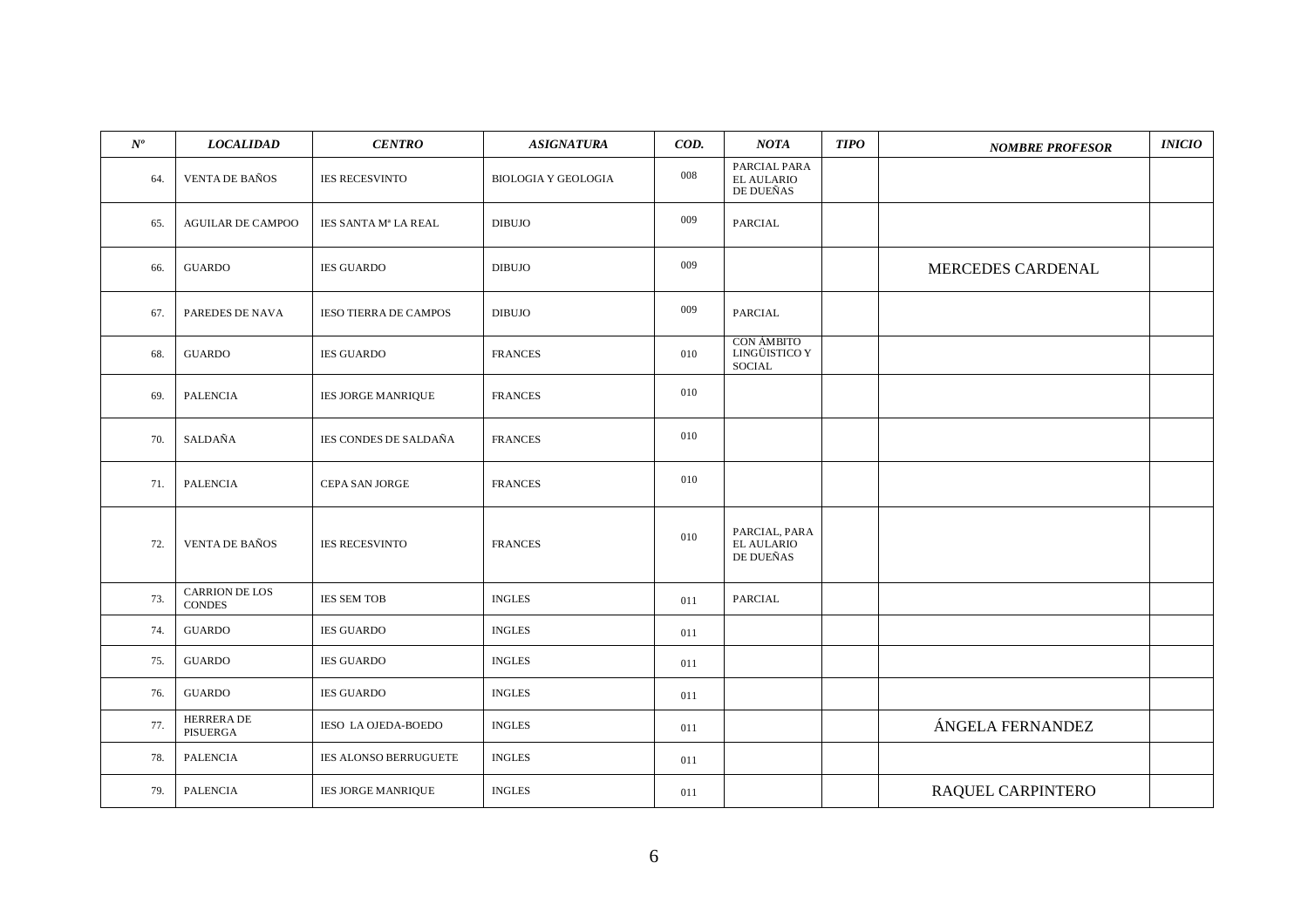| $N^o$ | <b>LOCALIDAD</b>                       | <b>CENTRO</b>                 | <b>ASIGNATURA</b>       | COD. | <b>NOTA</b>                                                                                             | <b>TIPO</b> | <b>NOMBRE PROFESOR</b> | <i><b>INICIO</b></i> |
|-------|----------------------------------------|-------------------------------|-------------------------|------|---------------------------------------------------------------------------------------------------------|-------------|------------------------|----------------------|
| 80.   | <b>PALENCIA</b>                        | <b>ESCUELA DE ARTE</b>        | <b>INGLES</b>           | 011  | PARCIAL                                                                                                 |             |                        |                      |
| 81.   | <b>PALENCIA</b>                        | <b>IES TRINIDAD ARROYO</b>    | <b>INGLES</b>           | 011  | CON<br>FP-BÁSICA                                                                                        |             |                        |                      |
| 82.   | <b>PALENCIA</b>                        | <b>IES VIRGEN DE LA CALLE</b> | <b>INGLES</b>           | 011  | PARCIAL CON<br>FP BASICA                                                                                |             |                        |                      |
| 83.   | PAREDES DE NAVA                        | <b>IESO TIERRA DE CAMPOS</b>  | <b>INGLES</b>           | 011  |                                                                                                         |             |                        |                      |
| 84.   | <b>VENTA DE BAÑOS</b>                  | <b>IES RECESVINTO</b>         | <b>INGLES</b>           | 011  | PARA EL<br><b>AULARIO DE</b><br><b>DUEÑAS</b>                                                           |             |                        |                      |
| 85.   | <b>PALENCIA</b>                        | <b>IES TRINIDAD ARROYO</b>    | <b>ALEMAN</b>           | 012  | PARCIAL                                                                                                 |             |                        |                      |
| 86.   | <b>AGUILAR DE CAMPOO</b>               | IES STA. Mª LA REAL           | MÚSICA                  | 016  | <b>BILINGÜE CON</b><br>HORAS DE $G^a$ E<br>$H^a$                                                        |             |                        |                      |
| 87.   | <b>HERRERADE</b><br>PISUERGA           | IESO LA OJEDA-BOEDO           | MUSICA                  | 016  | CON HORAS DE<br><b>GEOGRAFIA E</b><br><b>HISTORIA</b>                                                   |             | <b>CRISTINA MACHO</b>  |                      |
| 88.   | PALENCIA                               | IES ALONSO BERRUGUETE         | MUSICA                  | 016  |                                                                                                         |             | <b>AMAYA CORDERO</b>   |                      |
| 89.   | <b>PALENCIA</b>                        | <b>IES JORGE MANRIQUE</b>     | <b>MUSICA</b>           | 016  | PARCIAL                                                                                                 |             |                        |                      |
| 90.   | <b>PALENCIA</b>                        | <b>IES TRINIDAD ARROYO</b>    | <b>MUSICA</b>           | 016  |                                                                                                         |             | <b>LAURA CORDERO</b>   |                      |
| 91.   | <b>VENTA DE BAÑOS</b>                  | <b>IES RECESVINTO</b>         | <b>MUSICA</b>           | 016  | PARA EL<br><b>AULARIO DE</b><br>DUEÑAS, CON<br><b>HORAS DE</b><br><b>GEOGRAFÍA E</b><br><b>HISTORIA</b> |             | <b>ESTELA CODESAL</b>  |                      |
| 92.   | <b>CARRION DE LOS</b><br><b>CONDES</b> | <b>IES SEM TOB</b>            | <b>EDUCACION FISICA</b> | 017  | PARCIAL.<br>8 HORAS                                                                                     |             |                        |                      |
| 93.   | <b>GUARDO</b>                          | <b>IES GUARDO</b>             | <b>EDUCACION FISICA</b> | 017  | <b>BILINGÜE</b>                                                                                         |             |                        |                      |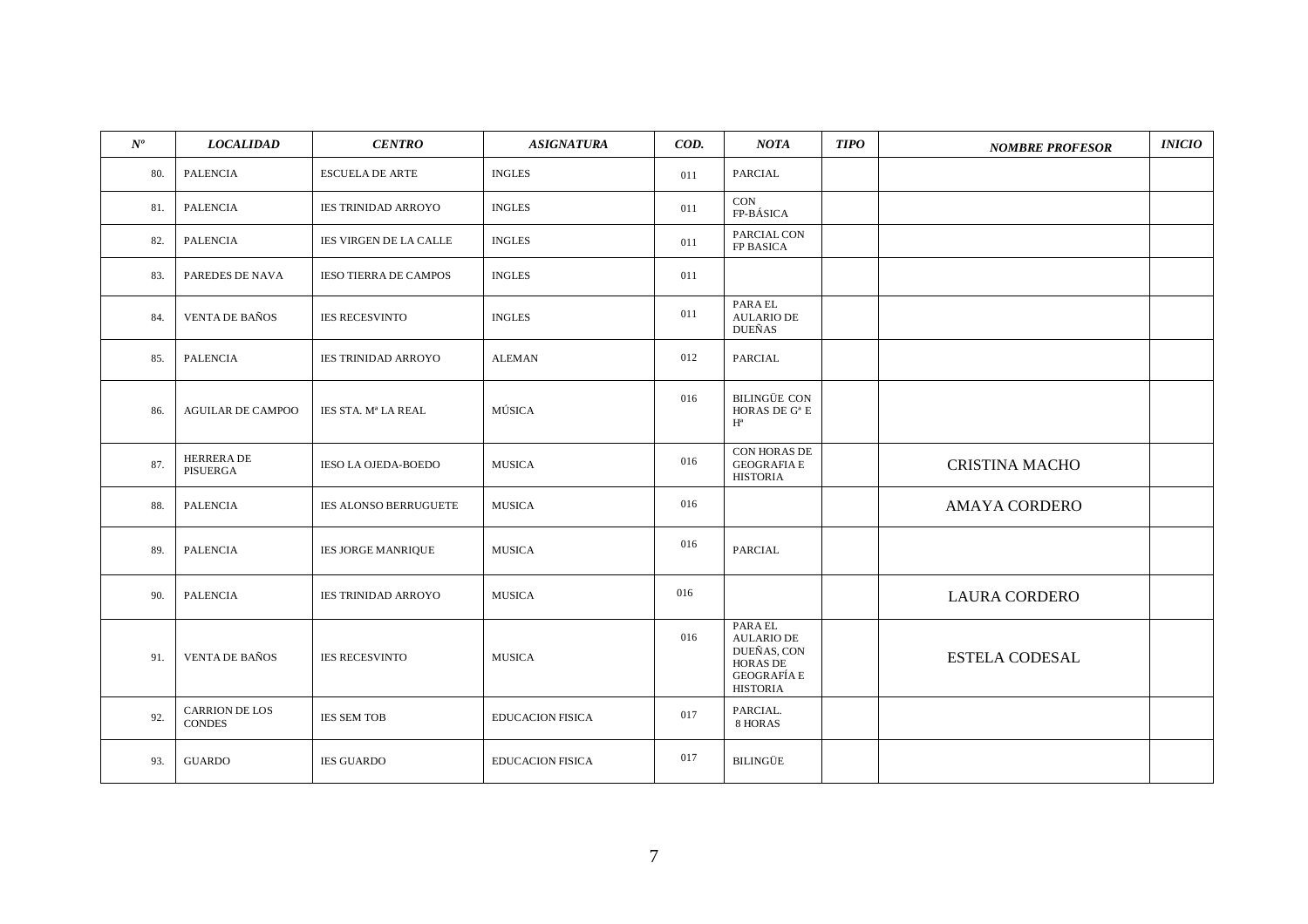| $N^{o}$ | <b>LOCALIDAD</b>                | <b>CENTRO</b>                | <b>ASIGNATURA</b>       | COD. | NOTA                                                                                                  | <b>TIPO</b> | <b>NOMBRE PROFESOR</b> | <b>INICIO</b> |
|---------|---------------------------------|------------------------------|-------------------------|------|-------------------------------------------------------------------------------------------------------|-------------|------------------------|---------------|
| 94.     | <b>PALENCIA</b>                 | IES ALONSO BERRUGUETE        | <b>EDUCACION FISICA</b> | 017  | PARCIAL                                                                                               |             |                        |               |
| 95.     | <b>PALENCIA</b>                 | <b>IES JORGE MANRIQUE</b>    | <b>EDUCACION FISICA</b> | 017  |                                                                                                       |             |                        |               |
| 96.     | PALENCIA                        | <b>IES JORGE MANRIQUE</b>    | <b>EDUCACION FISICA</b> | 017  | PARCIAL<br>8 HORAS                                                                                    |             |                        |               |
| 97.     | <b>PALENCIA</b>                 | <b>IES TRINIDAD ARROYO</b>   | <b>EDUCACION FISICA</b> | 017  | <b>BILINGÜE</b>                                                                                       |             |                        |               |
| 98.     | PALENCIA                        | <b>IES VICTORIO MACHO</b>    | EDUCACIÓN FISICA        | 017  | PARCIAL                                                                                               |             |                        |               |
| 99.     | PAREDES DE NAVA                 | <b>IESO TIERRA DE CAMPOS</b> | EDUCACIÓN FÍSICA        | 017  |                                                                                                       |             |                        |               |
| 100.    | SALDAÑA                         | IES CONDES DE SALDAÑA        | <b>EDUCACION FISICA</b> | 017  | PARCIAL                                                                                               |             |                        |               |
| 101.    | <b>VENTA DE BAÑOS</b>           | <b>IES RECESVINTO</b>        | <b>EDUCACION FISICA</b> | 017  | PARCIAL, PARA<br><b>EL AULARIO</b><br>DE DUEÑAS,<br><b>CON 2 HORAS</b><br>EN VENTA DE<br><b>BAÑOS</b> |             |                        |               |
| 102.    | <b>AGUILAR DE CAMPOO</b>        | <b>EOEP</b>                  | ORIENTACION EDUCATIVA   | 018  |                                                                                                       |             |                        |               |
| 103.    | CARRION DE LOS<br><b>CONDES</b> | <b>IES SEM TOB</b>           | ORIENTACIÓN EDUCATIVA   | 018  |                                                                                                       |             |                        |               |
| 104.    | <b>VENTA DE BAÑOS</b>           | <b>IES RECESVINTO</b>        | ORIENTACIÓN EDUCATIVA   | 018  | <b>PARCIAL</b>                                                                                        |             |                        |               |
| 105.    | <b>GUARDO</b>                   | <b>EOEP</b>                  | ORIENTACION EDUCATIVA   | 018  |                                                                                                       |             |                        |               |
| 106.    | <b>GUARDO</b>                   | <b>IES GUARDO</b>            | ORIENTACIÓN EDUCATIVA   | 018  |                                                                                                       |             |                        |               |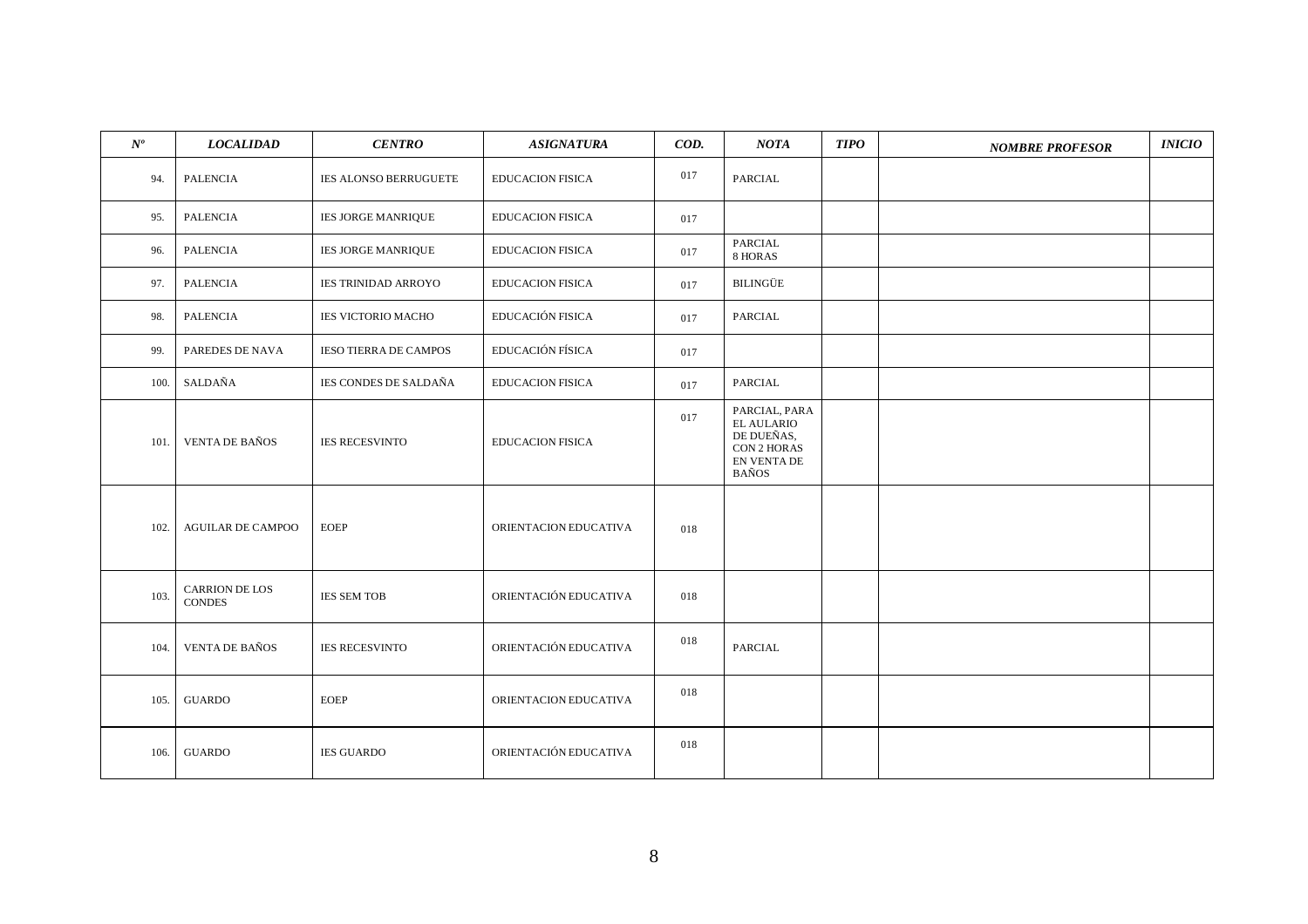| $N^o\!$ | <b>LOCALIDAD</b>         | <b>CENTRO</b>                  | <b>ASIGNATURA</b>     | COD. | <b>NOTA</b>                                                   | <b>TIPO</b> | <b>NOMBRE PROFESOR</b>          | <b>INICIO</b> |
|---------|--------------------------|--------------------------------|-----------------------|------|---------------------------------------------------------------|-------------|---------------------------------|---------------|
| 107.    | PALENCIA                 | <b>EOEP</b>                    | ORIENTACION EDUCATIVA | 018  |                                                               |             | PATRICIA MARTÍN                 |               |
| 108.    | <b>AGUILAR DE CAMPOO</b> | IES SANTA MARIA LA REAL        | <b>TECNOLOGIA</b>     | 019  |                                                               |             |                                 |               |
| 109.    | <b>AGUILAR DE CAMPOO</b> | <b>IES SANTA MARIA LA REAL</b> | <b>TECNOLOGIA</b>     | 019  | <b>BILINGÜE</b>                                               |             |                                 |               |
| 110.    | CERVERA DE<br>PISUERGA   | IES MONTAÑA PALENTINA          | <b>TECNOLOGIA</b>     | 019  |                                                               |             |                                 |               |
| 111.    | <b>GUARDO</b>            | <b>IES GUARDO</b>              | <b>TECNOLOGÍA</b>     | 019  | <b>BILINGÜE</b>                                               |             |                                 |               |
| 112.    | <b>GUARDO</b>            | <b>IES GUARDO</b>              | TECNOLOGÍA            | 019  | <b>PARCIAL</b>                                                |             |                                 |               |
| 113.    | <b>PALENCIA</b>          | <b>IES JORGE MANRIQUE</b>      | <b>TECNOLOGIA</b>     | 019  |                                                               |             | <b>JOSÉ LUIS ASENSIO</b>        |               |
| 114.    | <b>PALENCIA</b>          | <b>IES TRINIDAD ARROYO</b>     | <b>TECNOLOGÍA</b>     | 019  |                                                               |             |                                 |               |
| 115.    | <b>PALENCIA</b>          | IES VICTORIO MACHO             | TECNOLOGÍA            | 019  | .CON ÁMBITO<br><b>CIENTÍFICO Y</b><br>TECNOLÓGICO             |             | M. TRINIDAD PESQUERA            |               |
| 116.    | <b>VENTA DE BAÑOS</b>    | <b>IES RECESVINTO</b>          | <b>TECNOLOGIA</b>     | 019  | PARCIAL PARA<br>EL AULARIO<br>DE DUEÑAS                       |             |                                 |               |
| 117.    | <b>PALENCIA</b>          | <b>IES VIRGEN DE LA CALLE</b>  | <b>TECNOLOGÍA</b>     | 019  | CON ÁMBITO<br><b>CIENTÍFICO</b><br>TECNOLÓGICO<br>Y FP-BÁSICA |             | <b>JAVIER PEREZ VILLAYANDRE</b> |               |
| 118.    | <b>GUARDO</b>            | <b>IES GUARDO</b>              | <b>ECONOMIA</b>       | 061  |                                                               |             |                                 |               |
| 119.    | <b>PALENCIA</b>          | <b>IES ALONSO BERRUGUETE</b>   | <b>ECONOMIA</b>       | 061  |                                                               |             |                                 |               |
| 120.    | <b>PALENCIA</b>          | IES ALONSO BERRUGUETE          | <b>ECONOMIA</b>       | 061  |                                                               |             |                                 |               |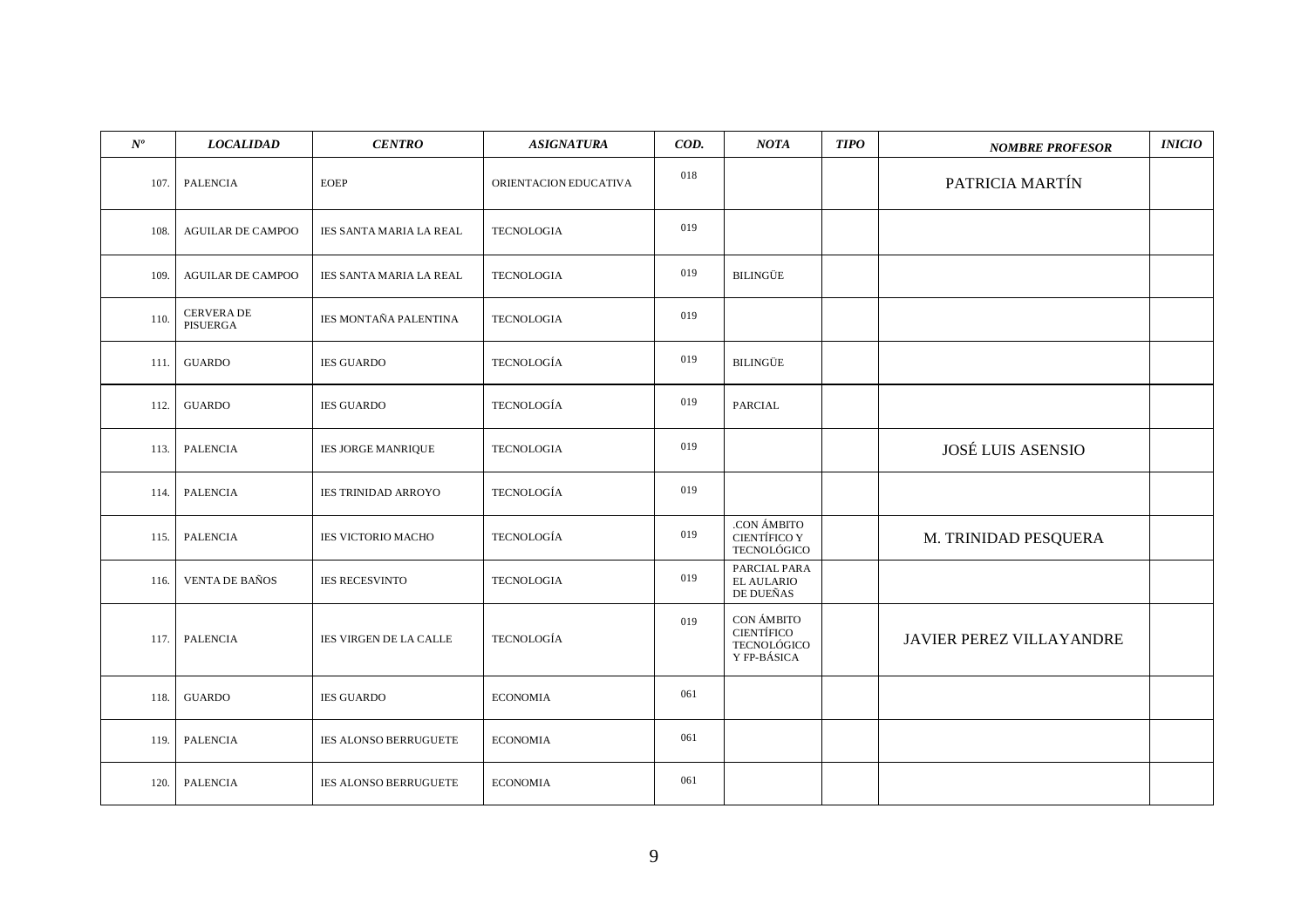| $N^o\!$ | <b>LOCALIDAD</b>         | <b>CENTRO</b>                       | <b>ASIGNATURA</b>                                | COD. | <b>NOTA</b>                                                            | <b>TIPO</b> | <b>NOMBRE PROFESOR</b>   | INICIO |
|---------|--------------------------|-------------------------------------|--------------------------------------------------|------|------------------------------------------------------------------------|-------------|--------------------------|--------|
| 121.    | PALENCIA                 | <b>IES JORGE MANRIQUE</b>           | <b>ECONOMIA</b>                                  | 061  |                                                                        |             |                          |        |
| 122.    | PALENCIA                 | <b>IES JORGE MANRIQUE</b>           | <b>ECONOMIA</b>                                  | 061  |                                                                        |             |                          |        |
| 123.    | PALENCIA                 | <b>IES JORGE MANRIQUE</b>           | <b>ECONOMIA</b>                                  | 061  |                                                                        |             |                          |        |
| 124.    | <b>PALENCIA</b>          | <b>IES TRINIDAD ARROYO</b>          | <b>ECONOMIA</b>                                  | 061  | PARCIAL                                                                |             |                          |        |
| 125.    | PALENCIA                 | <b>IES VICTORIO MACHO</b>           | <b>ECONOMIA</b>                                  | 061  |                                                                        |             |                          |        |
| 126.    | PAREDES DE NAVA          | <b>IESO TIERRA DE CAMPOS</b>        | <b>ECONOMIA</b>                                  | 061  | PARCIALCON<br><b>HORAS DE</b><br><b>GEOGRAFIA E</b><br><b>HISTORIA</b> |             |                          |        |
| 127.    | SALDAÑA                  | <b>IES CONDES DE SALDAÑA</b>        | <b>ECONOMIA</b>                                  | 061  |                                                                        |             |                          |        |
| 128.    | <b>AGUILAR DE CAMPOO</b> | IES SANTA Mª LA REAL                | ADMINISTRACIÓN DE<br><b>EMPRESAS</b>             | 101  | CON HORAS DE<br><b>ECONOMÍA</b>                                        |             | M. CARMEN FUENTE         |        |
| 129.    | <b>GUARDO</b>            | <b>IES GUARDO</b>                   | ADMINISTRACIÓN DE<br><b>EMPRESAS</b>             | 101  |                                                                        |             | <b>INMACULADA GARCÍA</b> |        |
| 130.    | <b>GUARDO</b>            | <b>IES GUARDO</b>                   | ADMINISTRACIÓN DE<br><b>EMPRESAS</b>             | 101  |                                                                        |             |                          |        |
| 131.    | PALENCIA                 | <b>IES TRINIDAD ARROYO</b>          | ASESORÍA Y PROCESOS DE<br><b>IMAGEN PERSONAL</b> | 103  |                                                                        |             |                          |        |
| 132.    | <b>GUARDO</b>            | <b>IES GUARDO</b>                   | FORMACION Y ORIENTACION<br>LABORAL               | 105  |                                                                        |             |                          |        |
| 133.    | <b>GUARDO</b>            | <b>IES GUARDO</b>                   | FORMACION Y ORIENTACION<br>LABORAL               | 105  | PARCIAL                                                                |             |                          |        |
| 134.    | <b>PALENCIA</b>          | IES JORGE MANRIQUE                  | FORMACION Y ORIENTACION<br>LABORAL               | 105  | PARCIAL                                                                |             |                          |        |
| 135.    | <b>PALENCIA</b>          | CIFP CAMINO DE LA<br><b>MIRANDA</b> | FORMACION Y ORIENTACION<br>LABORAL               | 105  |                                                                        |             |                          |        |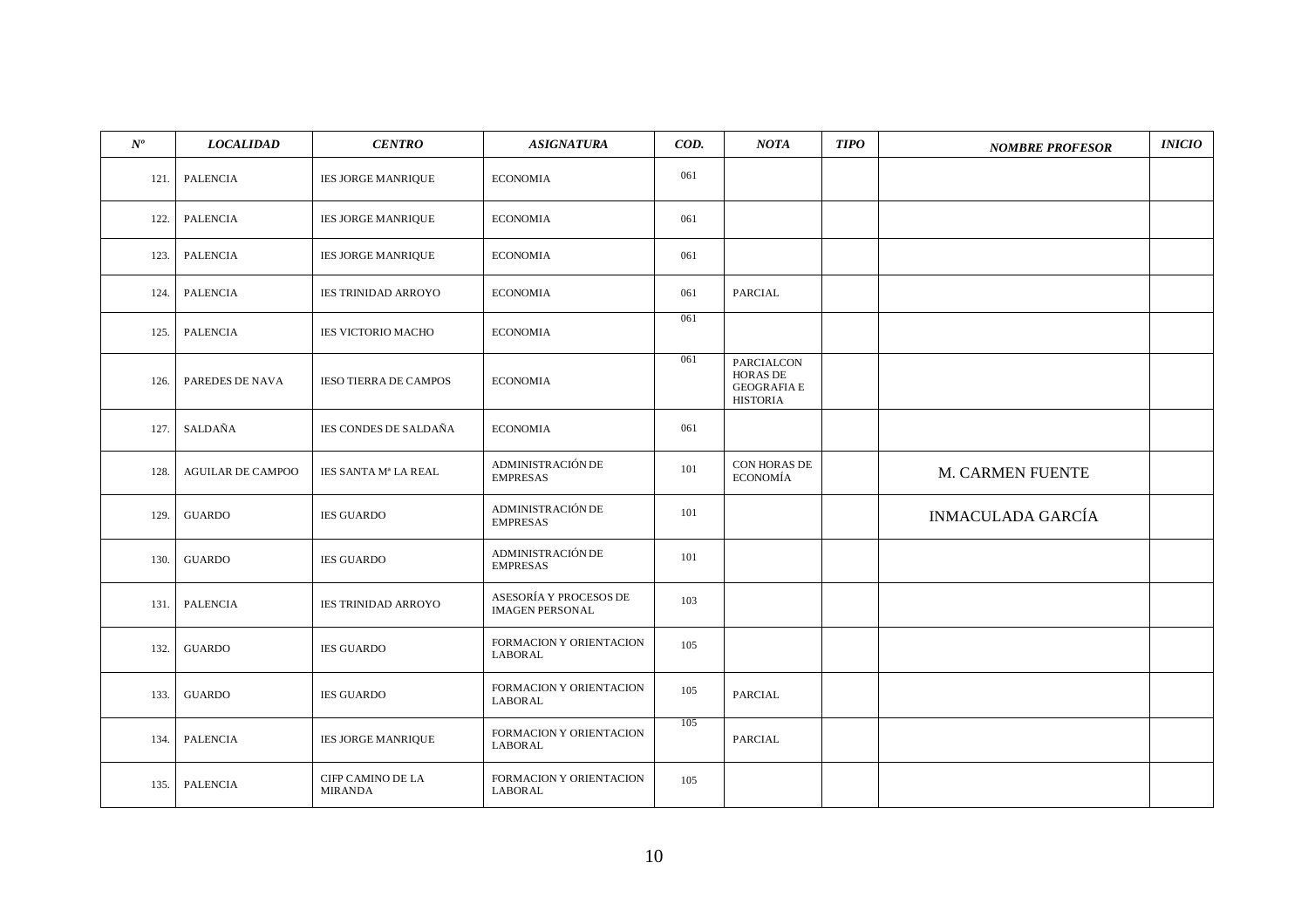| $N^{o}$ | <b>LOCALIDAD</b> | <b>CENTRO</b>                              | <b>ASIGNATURA</b>                                                            | $\mathcal{C}$ | <b>NOTA</b> | <b>TIPO</b> | <b>NOMBRE PROFESOR</b>  | <b>INICIO</b> |
|---------|------------------|--------------------------------------------|------------------------------------------------------------------------------|---------------|-------------|-------------|-------------------------|---------------|
| 136.    | <b>PALENCIA</b>  | <b>IES JORGE MANRIQUE</b>                  | <b>INTERVENCION</b><br>SOCIOCOMUNITARIA                                      | 108           |             |             |                         |               |
| 137.    | <b>PALENCIA</b>  | <b>IES JORGE MANRIQUE</b>                  | <b>INTERVENCION</b><br>SOCIOCOMUNITARIA                                      | 108           |             |             |                         |               |
| 138.    | <b>PALENCIA</b>  | <b>IES VIRGEN DE LA CALLE</b>              | ORGANIZACIÓN Y GESTION<br><b>COMERCIAL</b>                                   | 110           |             |             | <b>JAVIER MARÍA AMO</b> |               |
| 139.    | <b>PALENCIA</b>  | <b>IES VIRGEN DE LA CALLE</b>              | ORGANIZACION Y GESTION<br>COMERCIAL                                          | 110           |             |             |                         |               |
| 140.    | <b>PALENCIA</b>  | <b>IES VIRGEN DE LA CALLE</b>              | ORGANIZACIÓN Y GESTION<br><b>COMERCIAL</b>                                   | 110           |             |             |                         |               |
| 141.    | <b>GUARDO</b>    | <b>IES GUARDO</b>                          | ORGANIZACIÓN Y<br>PROYECTOS DE<br><b>FABRICACION MECANICA</b>                | 112           |             |             |                         |               |
| 142.    | <b>PALENCIA</b>  | <b>IES TRINIDAD ARROYO</b>                 | ORGANIZACIÓN Y<br>PROYECTOS DE<br>FABRICACION MECANICA                       | 112           |             |             |                         |               |
| 143.    | <b>PALENCIA</b>  | <b>IES TRINIDAD ARROYO</b>                 | ORGANIZACIÓN Y<br>PROYECTOS DE<br><b>FABRICACION MECANICA</b>                | 112           |             |             |                         |               |
| 144.    | <b>PALENCIA</b>  | <b>CIFP CAMINO DE LA</b><br><b>MIRANDA</b> | PROCESOS DIAGNOSTICOS<br><b>CLINICOS Y PRODUCTOS</b><br><b>ORTPROTESICOS</b> | 117           |             |             |                         |               |
| 145.    | <b>PALENCIA</b>  | <b>IES TRINIDAD ARROYO</b>                 | <b>SISTEMAS ELECTRONICOS</b>                                                 | 124           |             |             | JESÚS IGNACIO PIZARRO   |               |
| 146.    | <b>GUARDO</b>    | <b>IES GUARDO</b>                          | <b>SISTEMAS</b><br><b>ELECTROTECNICOS Y</b><br><b>AUTOMÁTICOS</b>            | 125           |             |             |                         |               |
| 147.    | <b>PALENCIA</b>  | <b>IES TRINIDAD ARROYO</b>                 | <b>SISTEMAS</b><br><b>ELECTROTECNICOS Y</b><br><b>AUTOMÁTICOS</b>            | 125           |             |             |                         |               |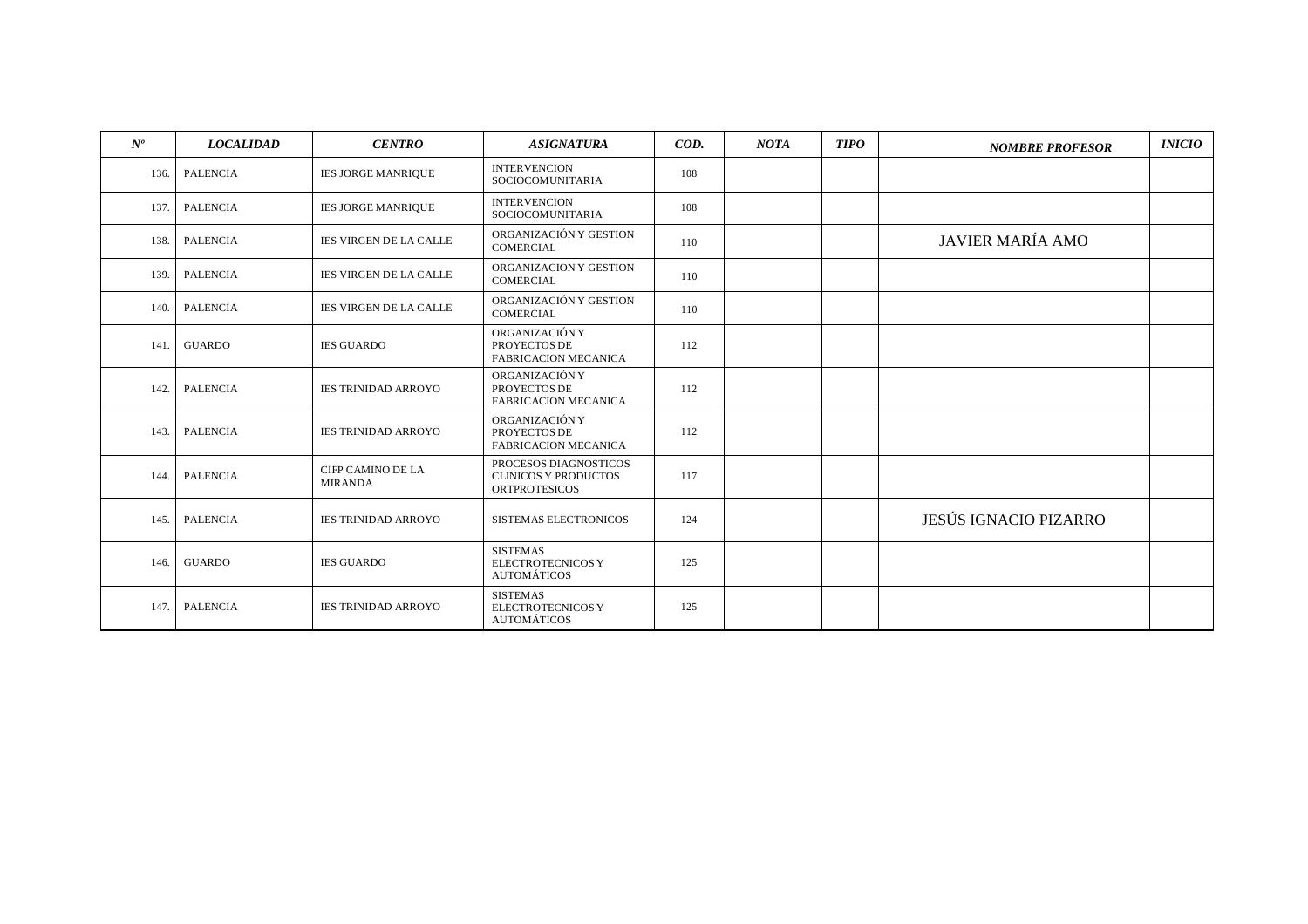#### **RELACIÓN DE VACANTES OFERTADAS AL PROFESORADO PENDIENTE DE COLOCACIÓN DEL CUERPO DE PROFESORES TÉCNICOS DE FORMACIÓN PROFESIONAL. CURSO 2016/2017**

| $N^o$ | <b>LOCALIDAD</b>         | <b>CENTRO</b>              | <b>ASIGNATURA</b>                    | COD. | <b>NOTA</b>       | <b>TIPO</b> | <b>NOMBRE PROFESOR</b>    | <i><b>INICIO</b></i> |
|-------|--------------------------|----------------------------|--------------------------------------|------|-------------------|-------------|---------------------------|----------------------|
|       | PALENCIA                 | <b>CEPA SAN JORGE</b>      | <b>COCINA Y PASTELERIA</b>           | 201  |                   |             |                           |                      |
| 2.    | PALENCIA                 | IES VIRGEN DE LA CALLE     | <b>COCINA Y PASTELERIA</b>           | 201  |                   |             |                           |                      |
| 3.    | PALENCIA                 | IES VIRGEN DE LA CALLE     | <b>COCINA Y PASTELERIA</b>           | 201  |                   |             |                           |                      |
| 4.    | PALENCIA                 | IES VIRGEN DE LA CALLE     | <b>COCINA Y PASTELERIA</b>           | 201  |                   |             |                           |                      |
| 5.    | PALENCIA                 | <b>IES TRINIDAD ARROYO</b> | <b>EQUIPOS ELECTRONICOS</b>          | 202  |                   |             |                           |                      |
| 6.    | PALENCIA                 | <b>IES TRINIDAD ARROYO</b> | <b>EQUIPOS ELECTRONICOS</b>          | 202  |                   |             | <b>ANGEL BERTO MIERES</b> |                      |
| 7.    | PALENCIA                 | <b>IES TRINIDAD ARROYO</b> | <b>ESTÉTICA</b>                      | 203  | CON FP BASICA     |             |                           |                      |
| 8.    | PALENCIA                 | CEPA S. JORGE              | <b>ESTETICA</b>                      | 203  |                   |             |                           |                      |
| 9.    | <b>AGUILAR DE CAMPOO</b> | IES SANTA Mª LA REAL       | <b>INSTALACIONES ELECTROTECNICAS</b> | 206  | PARA<br>FP-BÁSICA |             |                           |                      |

1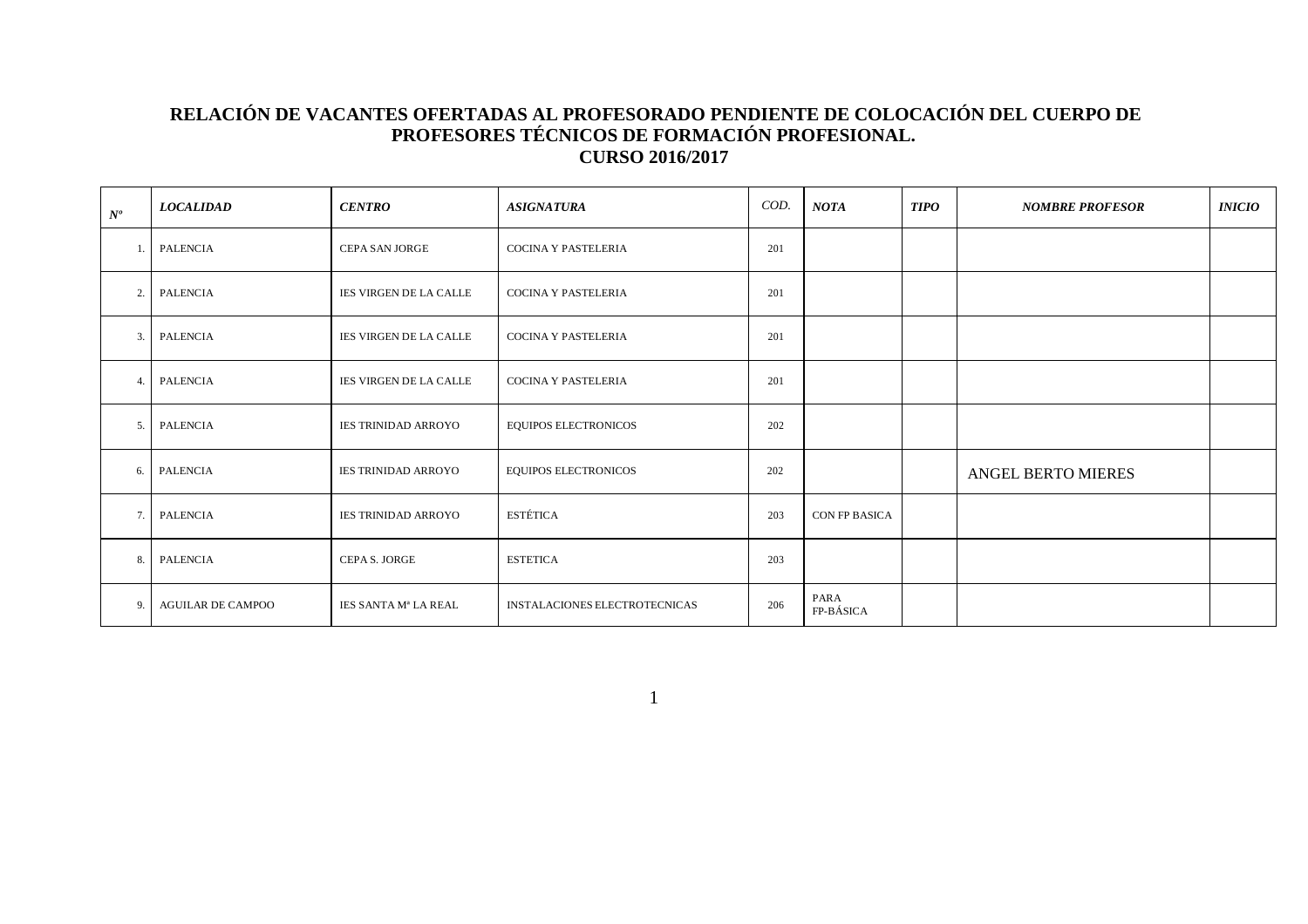| $\mathcal{N}^o$ | <b>LOCALIDAD</b> | <b>CENTRO</b>                       | <b>ASIGNATURA</b>                                        | COD.                            | <b>NOTA</b>                                                                          | <b>TIPO</b> | <b>NOMBRE PROFESOR</b>  | <b>INICIO</b> |
|-----------------|------------------|-------------------------------------|----------------------------------------------------------|---------------------------------|--------------------------------------------------------------------------------------|-------------|-------------------------|---------------|
|                 | 10. GUARDO       | <b>IES GUARDO</b>                   | <b>INSTALACIONES ELECTROTÉCNICAS</b>                     | 206                             | PARA<br>FP-BÁSICA                                                                    |             |                         |               |
| 11.             | <b>GUARDO</b>    | <b>IES GUARDO</b>                   | <b>INSTALACIONES ELECTROTÉCNICAS</b>                     | 206                             | PARCIAL PARA<br>FP-BÁSICA                                                            |             |                         |               |
|                 | 12. PALENCIA     | <b>IES TRINIDAD ARROYO</b>          | <b>INSTALACIONES ELECTROTECNICAS</b>                     | 206                             |                                                                                      |             | <b>AGUSTIN CASADO</b>   |               |
|                 | 13. PALENCIA     | <b>IES TRINIDAD ARROYO</b>          | INSTALACIONES ELECTROTECNICAS                            | 206                             | PARCIAL                                                                              |             |                         |               |
| 14.             | <b>PALENCIA</b>  | CIFP CAMINO DE LA<br><b>MIRANDA</b> | MANTENIMIENTO DE VEHICULOS                               | 209                             |                                                                                      |             | MIGUEL ANGEL SAN MILLAN |               |
| 15.             | <b>PALENCIA</b>  | CIFP CAMINO DE LA<br><b>MIRANDA</b> | MANTENIMIENTO DE VEHICULOS                               | 209                             |                                                                                      |             |                         |               |
| 16.             | <b>GUARDO</b>    | <b>IES GUARDO</b>                   | MECANIZADO Y MANTENIMIENTO DE<br>MÁQUINAS                | 211                             |                                                                                      |             |                         |               |
|                 | 17. PALENCIA     | <b>IES TRINIDAD ARROYO</b>          | MECANIZADO Y MANTENIMIENTO DE<br>MÁQUINAS                | CON FP BÁSICA<br>211            |                                                                                      |             |                         |               |
| 18.             | <b>PALENCIA</b>  | <b>IES TRINIDAD ARROYO</b>          | MECANIZADO Y MANTENIMIENTO DE<br>MÁQUINAS                | PARCIAL CON<br>211<br>FP BÁSICA |                                                                                      |             |                         |               |
|                 | 19. PALENCIA     | C.P.E.E. CARRECHIQUILLA             | OPERACIONES DE PRODUCCION AGRARIA                        | 216                             | <b>HORAS DE</b><br><b>TECNOLOGÍA</b><br>EN IES<br><b>ALONSO</b><br><b>BERRUGUETE</b> |             | <b>M.GLORIA TOBAR</b>   |               |
|                 | 20. PALENCIA     | <b>IES TRINIDAD ARROYO</b>          | PELUQUERIA                                               | 218                             | CON FP BÁSICA                                                                        |             |                         |               |
| 21.             | <b>PALENCIA</b>  | <b>IES TRINIDAD ARROYO</b>          | PELUQUERIA                                               | 218                             | CON FP BÁSICA                                                                        |             |                         |               |
| 22.             | <b>PALENCIA</b>  | CIFP CAMINO DE LA<br><b>MIRANDA</b> | PROCEDIMIENTOS DE DIAGNOSTICO<br>CLINICO Y ORTOPROTESICO | 219                             |                                                                                      |             |                         |               |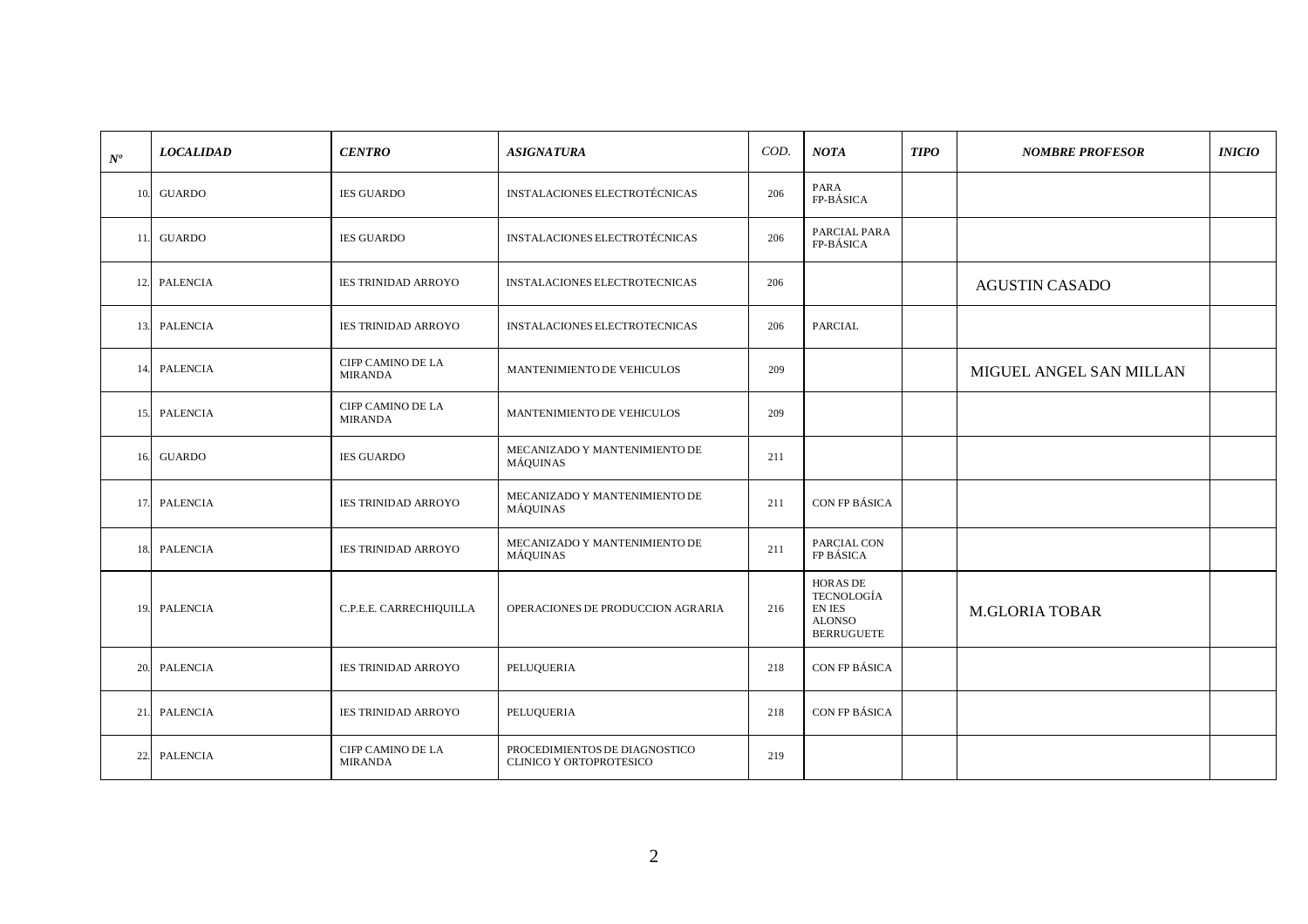| $N^o$ | <b>LOCALIDAD</b>             | <b>CENTRO</b>                              | <b>ASIGNATURA</b>                                               | COD. | <b>NOTA</b> | <b>TIPO</b> | <b>NOMBRE PROFESOR</b> | <i><b>INICIO</b></i> |
|-------|------------------------------|--------------------------------------------|-----------------------------------------------------------------|------|-------------|-------------|------------------------|----------------------|
| 23.   | PALENCIA                     | CIFP CAMINO DE LA<br><b>MIRANDA</b>        | PROCEDIMIENTOS DE DIAGNOSTICO<br>CLINICO Y ORTOPROTESICO        | 219  |             |             |                        |                      |
| 24.   | PALENCIA                     | <b>CIFP CAMINO DE LA</b><br><b>MIRANDA</b> | PROCEDIMIENTOS DE DIAGNOSTICO<br>CLINICO Y ORTOPROTESICO        | 219  |             |             |                        |                      |
| 25.   | PALENCIA                     | <b>CIFP CAMINO DE LA</b><br><b>MIRANDA</b> | PROCEDIMIENTOS DE DIAGNOSTICO<br><b>CLINICO Y ORTOPROTESICO</b> | 219  |             |             |                        |                      |
| 26.   | PALENCIA                     | <b>CEPA SAN JORGE</b>                      | PROCEDIMIENTOS SANITARIOS Y<br><b>ASISTENCIALES</b>             | 220  |             |             |                        |                      |
| 27.   | PALENCIA                     | IES VIRGEN DE LA CALLE                     | PROCESOS COMERCIALES                                            | 221  |             |             | <b>OSCAR ANEAS</b>     |                      |
| 28.   | PALENCIA                     | <b>IES VIRGEN DE LA CALLE</b>              | PROCESOS COMERCIALES                                            | 221  |             |             |                        |                      |
| 29.   | PALENCIA                     | <b>IES VIRGEN DE LA CALLE</b>              | PROCESOS COMERCIALES                                            | 221  |             |             |                        |                      |
| 30.   | GUARDO                       | <b>IES GUARDO</b>                          | PROCESOS DE GESTION ADMINISTRATIVA                              | 222  |             |             | FRANCISCO CUADRADO     |                      |
| 31.   | <b>GUARDO</b>                | <b>IES GUARDO</b>                          | PROCESOS DE GESTION ADMINISTRATIVA                              | 222  | PARCIAL     |             |                        |                      |
| 32.   | PALENCIA                     | IES VIRGEN DE LA CALLE                     | PROCESOS DE GESTION ADMINISTRATIVA                              | 222  |             |             | M. BEGOÑA REVILLA      |                      |
| 33.   | PALENCIA                     | <b>CEPA SAN JORGE</b>                      | PROCESOS DE GESTION ADMINISTRATIVA                              | 222  |             |             | <b>CELIA PASCUAL</b>   |                      |
| 34.   | PALENCIA                     | CPEE CARRECHIQUILLA                        | PRODUCCION EN ARTES GRAFICAS                                    | 223  |             |             |                        |                      |
| 35.   | <b>AGUILAR DE CAMPOO</b>     | <b>EOEP</b>                                | SERVICIOS A LA COMUNIDAD                                        | 225  |             |             |                        |                      |
| 36.   | <b>CARRION DE LOS CONDES</b> | <b>EOEP</b>                                | SERVICIOS A LA COMUNIDAD                                        | 225  |             |             |                        |                      |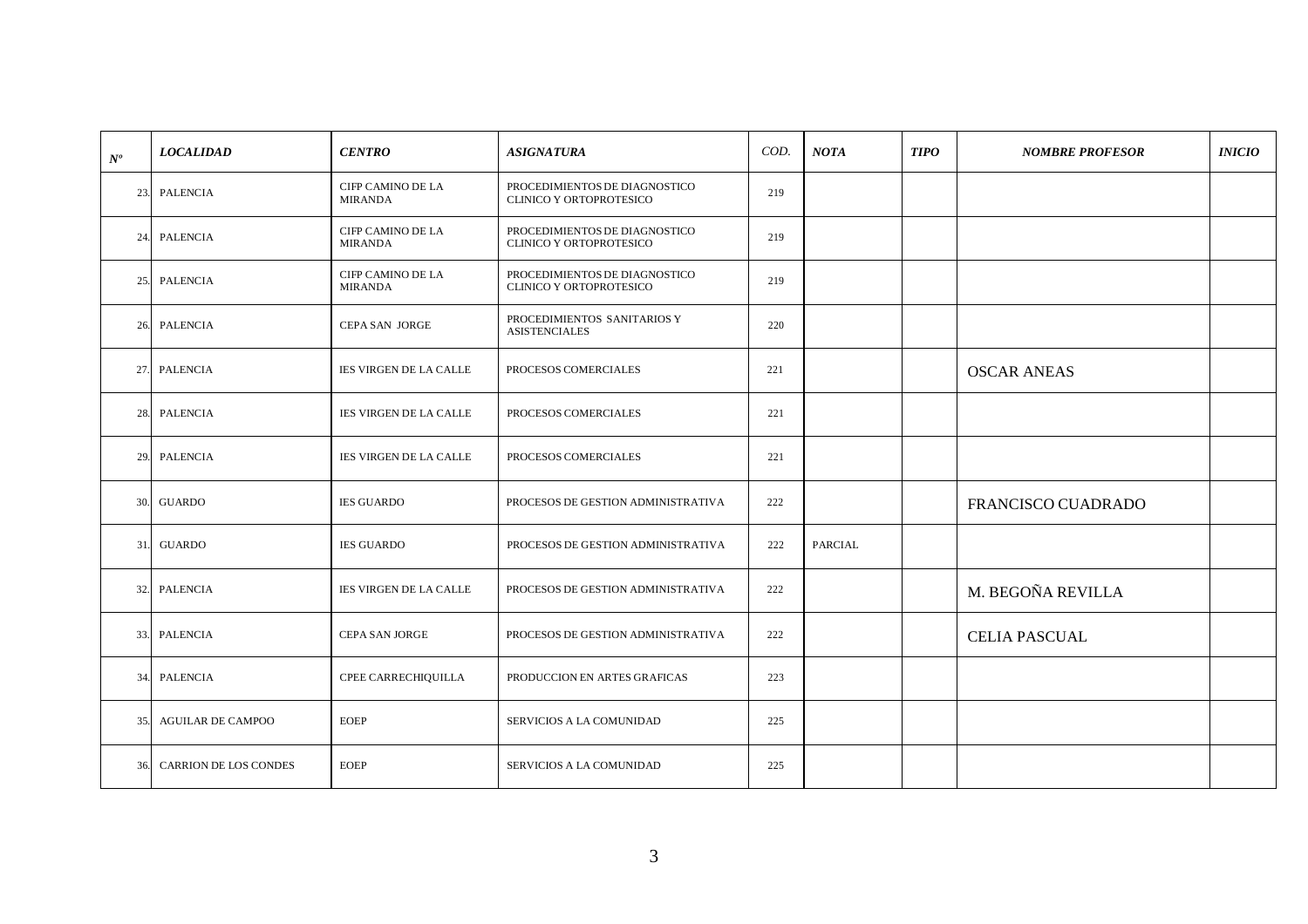| $N^o\,$ | <b>LOCALIDAD</b>      | <b>CENTRO</b>              | <b>ASIGNATURA</b>               | COD. | <b>NOTA</b>                                                                                    | <b>TIPO</b> | <b>NOMBRE PROFESOR</b>   | <b>INICIO</b> |
|---------|-----------------------|----------------------------|---------------------------------|------|------------------------------------------------------------------------------------------------|-------------|--------------------------|---------------|
|         | 37. PALENCIA          | <b>EOEP</b>                | SERVICIOS A LA COMUNIDAD        | 225  |                                                                                                |             |                          |               |
|         | 38. PALENCIA          | EOEP                       | SERVICIOS A LA COMUNIDAD        | 225  | PARCIAL                                                                                        |             |                          |               |
| 39.     | <b>GUARDO</b>         | <b>EOEP</b>                | SERVICIOS A LA COMUNIDAD        | 225  |                                                                                                |             |                          |               |
| 40.     | <b>PALENCIA</b>       | <b>IES TRINIDAD ARROYO</b> | <b>SERVICIOS A LA COMUNIDAD</b> | 225  | PARCIAL, PARA<br>EL PROGRAMA<br>MARE<br>HORARIO DE<br><b>TARDEY</b><br><b>ALGUNA</b><br>MAÑANA |             |                          |               |
|         | 41. PALENCIA          | <b>IES VICTORIO MACHO</b>  | SERVICIOS A LA COMUNIDAD        | 225  | PARCIAL, PARA<br>EL PROGRAMA<br>MARE<br>HORARIO DE<br><b>TARDEY</b><br><b>ALGUNA</b><br>MAÑANA |             |                          |               |
| 42.     | PALENCIA              | IES VIRGEN DE LA CALLE     | SERVICIOS A LA COMUNIDAD        | 225  | PARCIAL, PARA<br>EL PROGRAMA<br>MARE<br>HORARIO DE<br><b>TARDEY</b><br>$\rm ALGUNA$<br>MAÑANA  |             |                          |               |
| 43.     | PALENCIA              | IES JORGE MANRIQUE         | SERVICIOS A LA COMUNIDAD        | 225  |                                                                                                |             | <b>JUAN CARLOS BRAVO</b> |               |
| 44.     | <b>VENTA DE BAÑOS</b> | <b>EOEP</b>                | SERVICIOS A LA COMUNIDAD        | 225  |                                                                                                |             | <b>SARA MARTÍN</b>       |               |
| 45.     | <b>PALENCIA</b>       | IES VIRGEN DE LA CALLE     | RESTAURACIÓN                    | 226  | PARA<br>FP-BÁSICA                                                                              |             |                          |               |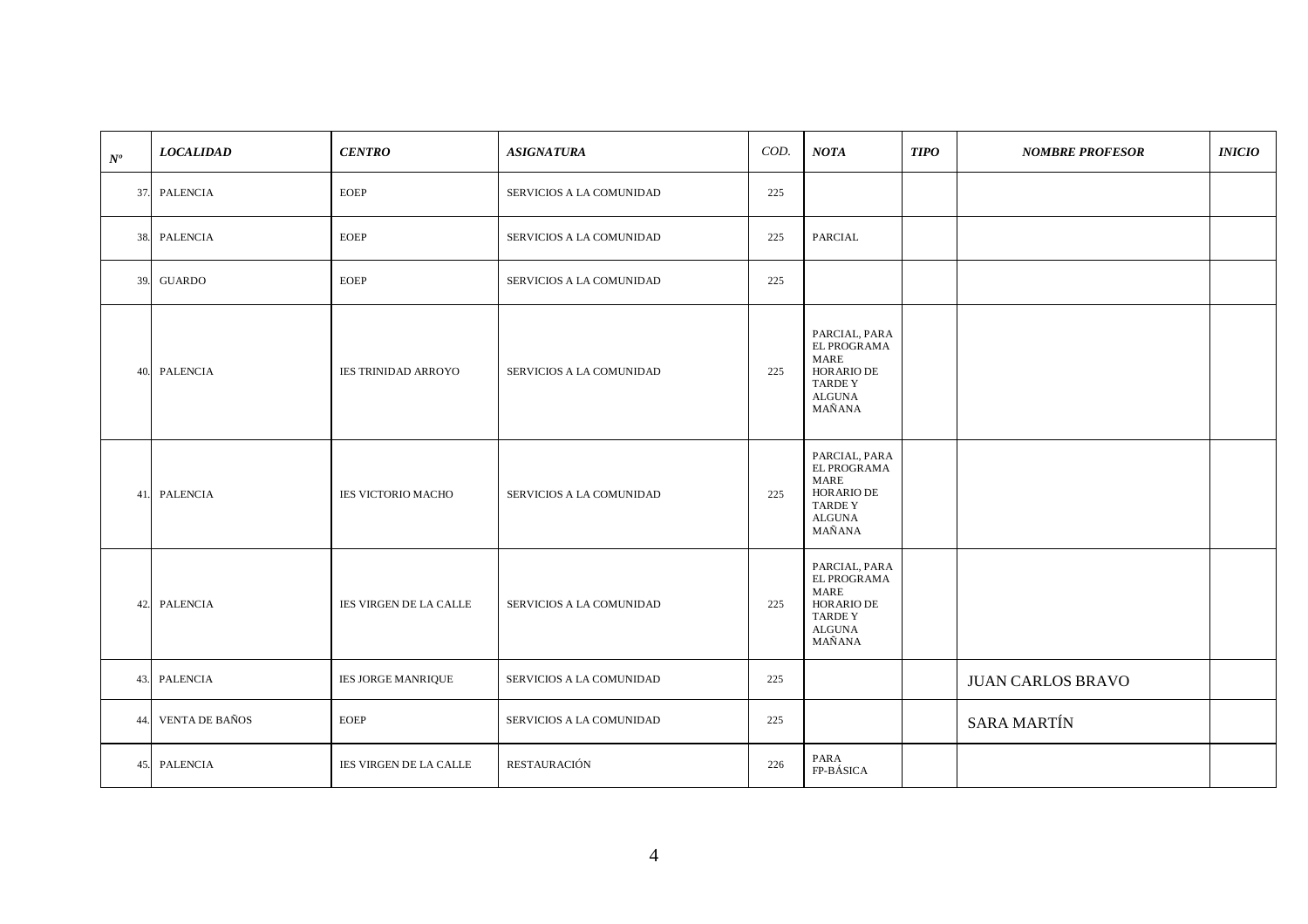| <b>ATO</b> | <i><b>LOCALIDAD</b></i> | <b>CENTRO</b>                | <i><b>ASIGNATURA</b></i>            | COD. | <b>NOTA</b> | <b>TIPO</b> | <b>NOMBRE PROFESOR</b>  | <i><b>INICIO</b></i> |
|------------|-------------------------|------------------------------|-------------------------------------|------|-------------|-------------|-------------------------|----------------------|
|            | PALENCIA                | CIFP CAMINO DE LA<br>MIRANDA | SISTEMAS Y APLIACIONES INFORMATICAS | 227  |             |             | <b>JOSÉ LUIS REYERO</b> |                      |

#### **RELACION DE VACANTES OFERTADAS AL PROFESORADO PENDIENTE DE COLOCACIÓN DEL CUERPO DE PROFESORES DE ESCUELAS OFICIALES DE IDIOMAS. CURSO 2016/2017**

| $N^o$            | <b>LOCALIDAD</b>         | <b>CENTRO</b>                                      | <b>ASIGNATURA</b>                  | COD. | <b>NOTA</b> | <b>TIPO</b> | <b>NOMBRE PROFESOR</b> | <i>INICIO</i> |
|------------------|--------------------------|----------------------------------------------------|------------------------------------|------|-------------|-------------|------------------------|---------------|
| -1.              | <b>PALENCIA</b>          | E. OFICIAL DE IDIOMAS                              | <b>ALEMAN</b>                      | 001  | PARCIAL     |             |                        |               |
| 2.               | <b>PALENCIA</b>          | E. OFICIAL DE IDIOMAS                              | ESPAÑOL PARA<br><b>EXTRANJEROS</b> | 006  |             |             | LIBERTAD VALVERDE      |               |
| $\overline{3}$ . | <b>AGUILAR DE CAMPOO</b> | E. OFICIAL DE IDIOMAS<br><b>SECCION DE AGUILAR</b> | <b>INGLES</b>                      | 011  | PARCIAL     |             |                        |               |
| 4.               | GUARDO                   | E. OFICIAL DE IDIOMAS<br><b>SECCION DE GUARDO</b>  | <b>INGLES</b>                      | 011  |             |             |                        |               |
| 5.               | GUARDO                   | E. OFICIAL DE IDIOMAS<br><b>SECCION DE GUARDO</b>  | <b>INGLES</b>                      | 011  | PARCIAL,    |             |                        |               |
| 6.               | <b>PALENCIA</b>          | E. OFICIAL DE IDIOMAS                              | <b>INGLES</b>                      | 011  |             |             | <b>PAULA FUERTES</b>   |               |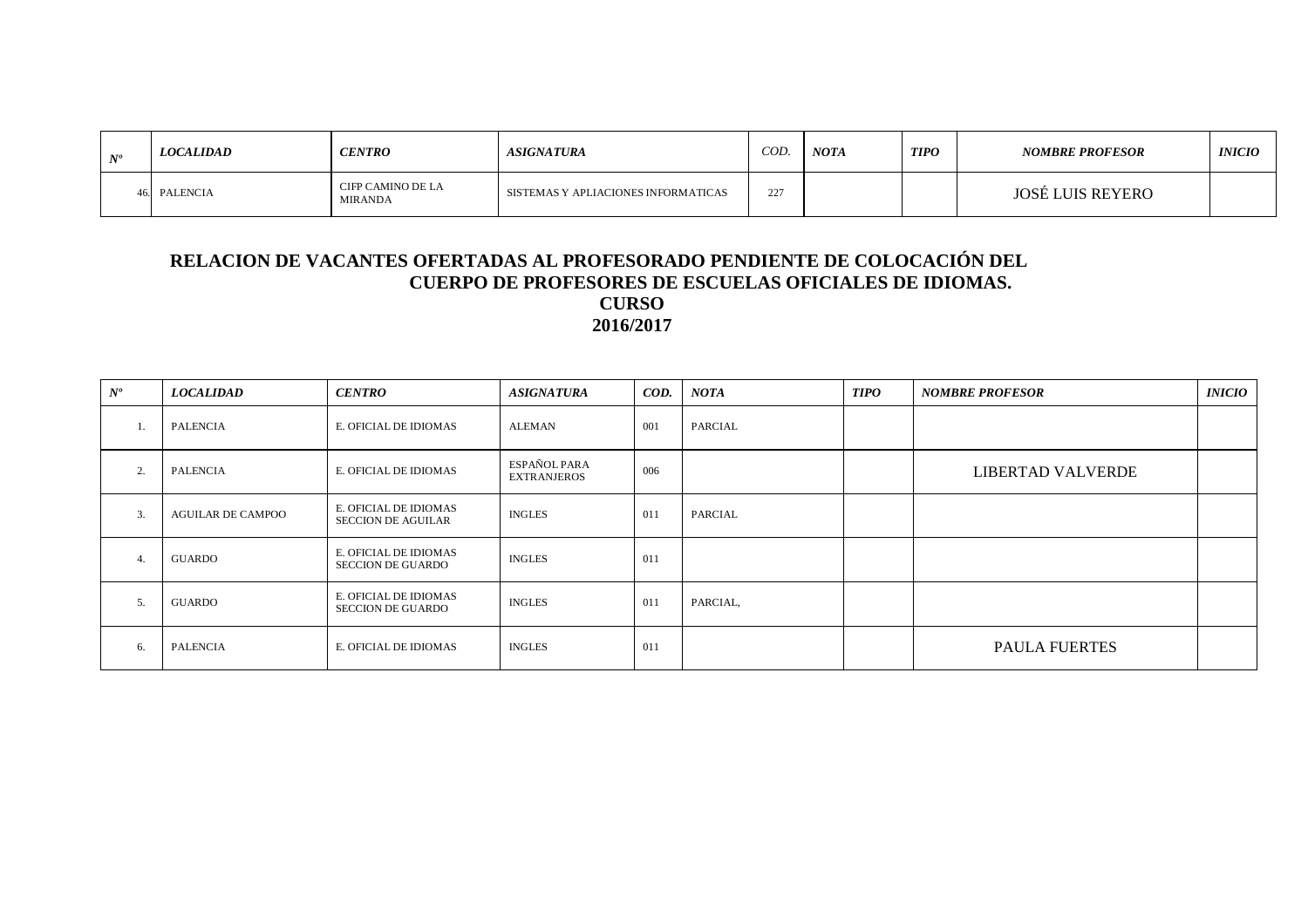### **RELACION DE VACANTES OFERTADAS AL PROFESORADO PENDIENTE DE COLOCACIÓN DEL CUERPO DE PROFESORES MUSICA Y ARTES ESCENCIAS. CURSO 2016/2017**

| $\mathbf{N}^{\text{o}}$ | <b>LOCALIDAD</b> | <b>CENTRO</b>        | <b>ASIGNATURA</b>       | COD. | <b>NOTA</b>    | <b>TIPO</b> | <b>NOMBRE PROFESOR</b> | <b>INICIO</b> |
|-------------------------|------------------|----------------------|-------------------------|------|----------------|-------------|------------------------|---------------|
| 1.                      | <b>PALENCIA</b>  | <b>CONSERVATORIO</b> | <b>CLAVE</b>            | 405  | PARCIAL        |             |                        |               |
| 2.                      | <b>PALENCIA</b>  | <b>CONSERVATORIO</b> | CONTRABAJO              | 406  |                |             |                        |               |
| 3.                      | <b>PALENCIA</b>  | <b>CONSERVATORIO</b> | FAGOT                   | 408  |                |             |                        |               |
| 4.                      | <b>PALENCIA</b>  | <b>CONSERVATORIO</b> | <b>FLAUTA TRAVESERA</b> | 410  | <b>PARCIAL</b> |             |                        |               |
| 5.                      | <b>PALENCIA</b>  | <b>CONSERVATORIO</b> | <b>FLAUTA DE PICO</b>   | 411  | PARCIAL        |             |                        |               |
| 6.                      | <b>PALENCIA</b>  | <b>CONSERVATORIO</b> | <b>ORGANO</b>           | 420  |                |             |                        |               |
| 7.                      | <b>PALENCIA</b>  | <b>CONSERVATORIO</b> | PERCUSION               | 422  |                |             |                        |               |
| 8.                      | <b>PALENCIA</b>  | <b>CONSERVATORIO</b> | <b>SAXOFON</b>          | 424  |                |             |                        |               |
| 9.                      | <b>PALENCIA</b>  | <b>CONSERVATORIO</b> | <b>TROMBON</b>          | 426  |                |             |                        |               |
| 10.                     | <b>PALENCIA</b>  | <b>CONSERVATORIO</b> | VIOLONCHELO             | 434  |                |             |                        |               |
| 11.                     | <b>PALENCIA</b>  | <b>CONSERVATORIO</b> | LENGUAJE MUSICAL        | 460  |                |             |                        |               |

1